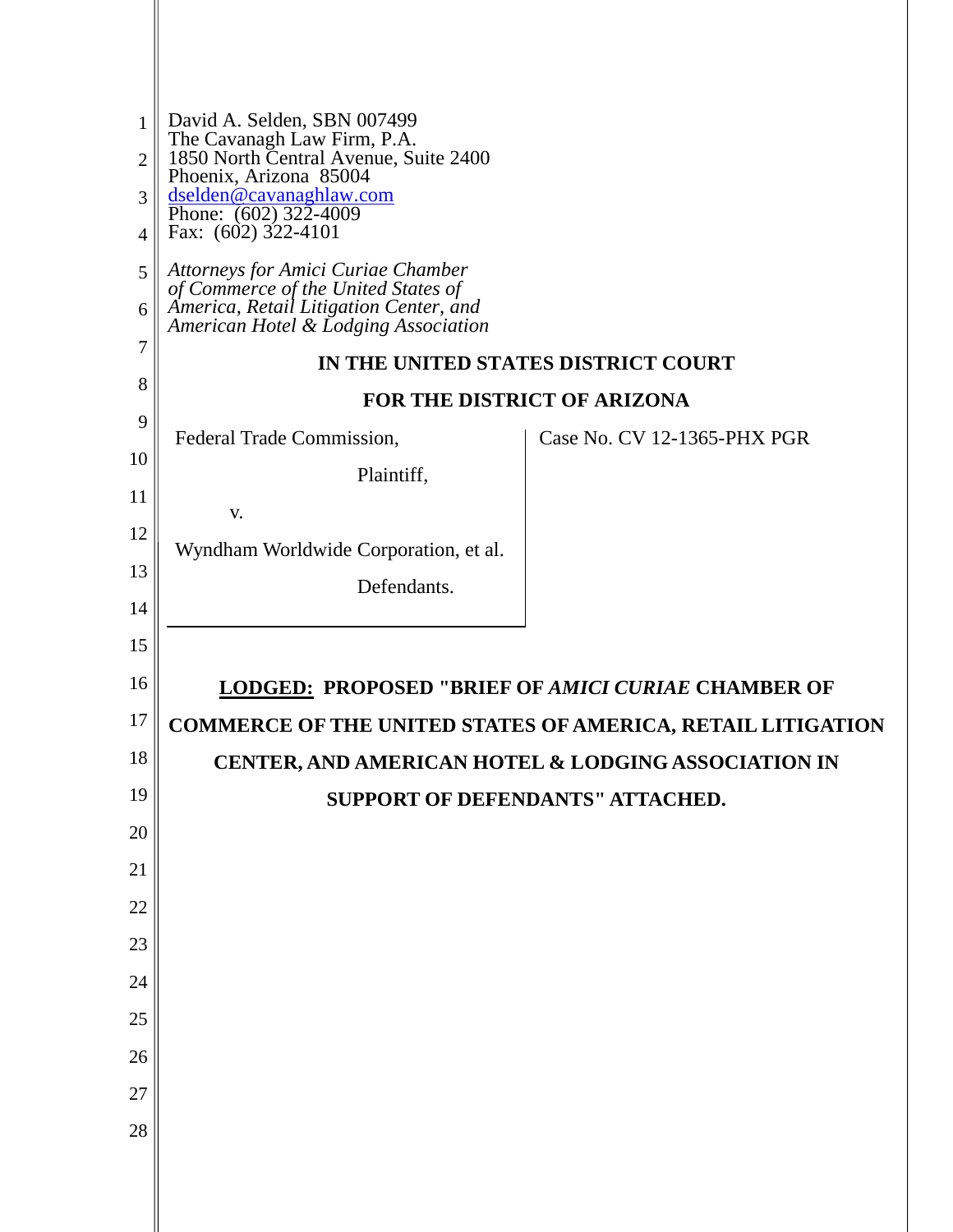| $\mathbf{1}$<br>$\overline{2}$ | David A. Selden, SBN 007499<br>The Cavanagh Law Firm, P.A.<br>1850 North Central Avenue, Suite 2400                   |                                                                                      |
|--------------------------------|-----------------------------------------------------------------------------------------------------------------------|--------------------------------------------------------------------------------------|
| 3                              | Phoenix, Arizona 85004<br>dselden@cavanaghlaw.com                                                                     |                                                                                      |
| 4                              | Phone: $(602)$ 322-4009<br>Fax: (602) 322-4101                                                                        |                                                                                      |
| 5                              | <b>Attorneys for Amici Curiae Chamber</b>                                                                             |                                                                                      |
| 6                              | of Commerce of the United States of<br>America, Retail Litigation Center, and<br>American Hotel & Lodging Association |                                                                                      |
| $\overline{7}$                 |                                                                                                                       | IN THE UNITED STATES DISTRICT COURT                                                  |
| 8                              |                                                                                                                       | <b>FOR THE DISTRICT OF ARIZONA</b>                                                   |
| 9                              |                                                                                                                       |                                                                                      |
| 10                             | Federal Trade Commission,                                                                                             | Case No. CV 12-1365-PHX PGR                                                          |
| 11                             | Plaintiff,                                                                                                            | <b>BRIEF OF AMICI CURIAE</b><br><b>CHAMBER OF COMMERCE</b>                           |
| 12                             | V.                                                                                                                    | OF THE UNITED STATES OF<br><b>AMERICA, RETAIL LITIGATION</b>                         |
| 13                             | Wyndham Worldwide Corporation, et al.                                                                                 | <b>CENTER, AND AMERICAN HOTEL</b><br>& LODGING ASSOCIATION IN                        |
| 14                             | Defendants.                                                                                                           | <b>SUPPORT OF DEFENDANTS</b>                                                         |
| 15                             |                                                                                                                       | <b>Of Counsel</b>                                                                    |
|                                |                                                                                                                       |                                                                                      |
| 16                             |                                                                                                                       |                                                                                      |
| 17                             | Catherine E. Stetson<br>J. Robert Robertson                                                                           | Deborah R. White<br><b>Retail Litigation Center</b>                                  |
| 18                             | Harriet P. Pearson<br>Bret S. Cohen                                                                                   | 1700 N. Moore Street, Suite 2250<br>Arlington, VA 22209                              |
|                                | Hogan Lovells US LLP                                                                                                  | deborah.white@rila.org                                                               |
| 19                             | 555 Thirteenth Street, N.W.<br>Washington, D.C. 20004                                                                 | Phone: (703) 600-2067<br>Fax: (703) 841-1184                                         |
| 20                             | cate.stetson@hoganlovells.com<br>robby.robertson@hoganlovells.com                                                     | Counsel for Amicus Curiae Retail<br><b>Litigation Center</b>                         |
| 21                             | harriet.pearson@hoganlovells.com                                                                                      |                                                                                      |
| 22                             | bret.cohen@hoganlovells.com<br>Phone: (202) 637-5600                                                                  | Robin S. Conrad<br>Sheldon Gilbert                                                   |
|                                | Fax: (202) 637-5910<br>Counsel for Amici Curiae                                                                       | National Chamber Litigation Center, Inc.<br>1615 H Street, N.W.                      |
| 23<br>24                       | <b>Banks Brown</b>                                                                                                    | Washington, D.C. 20062<br>RConrad@USChamber.com                                      |
|                                | McDermott Will & Emery LLP                                                                                            | SGilbert@USChamber.com                                                               |
| 25<br>26                       | 340 Madison Ave.<br>New York, NY 10713<br>Phone: (212) 547-5488                                                       | Phone: (202) 463-5337<br>Fax: (202) 463-5346<br>Counsel for Amicus Curiae Chamber of |
| 27                             | Fax: (646) 383-6105<br>Counsel for Amicus Curiae American                                                             | Commerce of the United States of America                                             |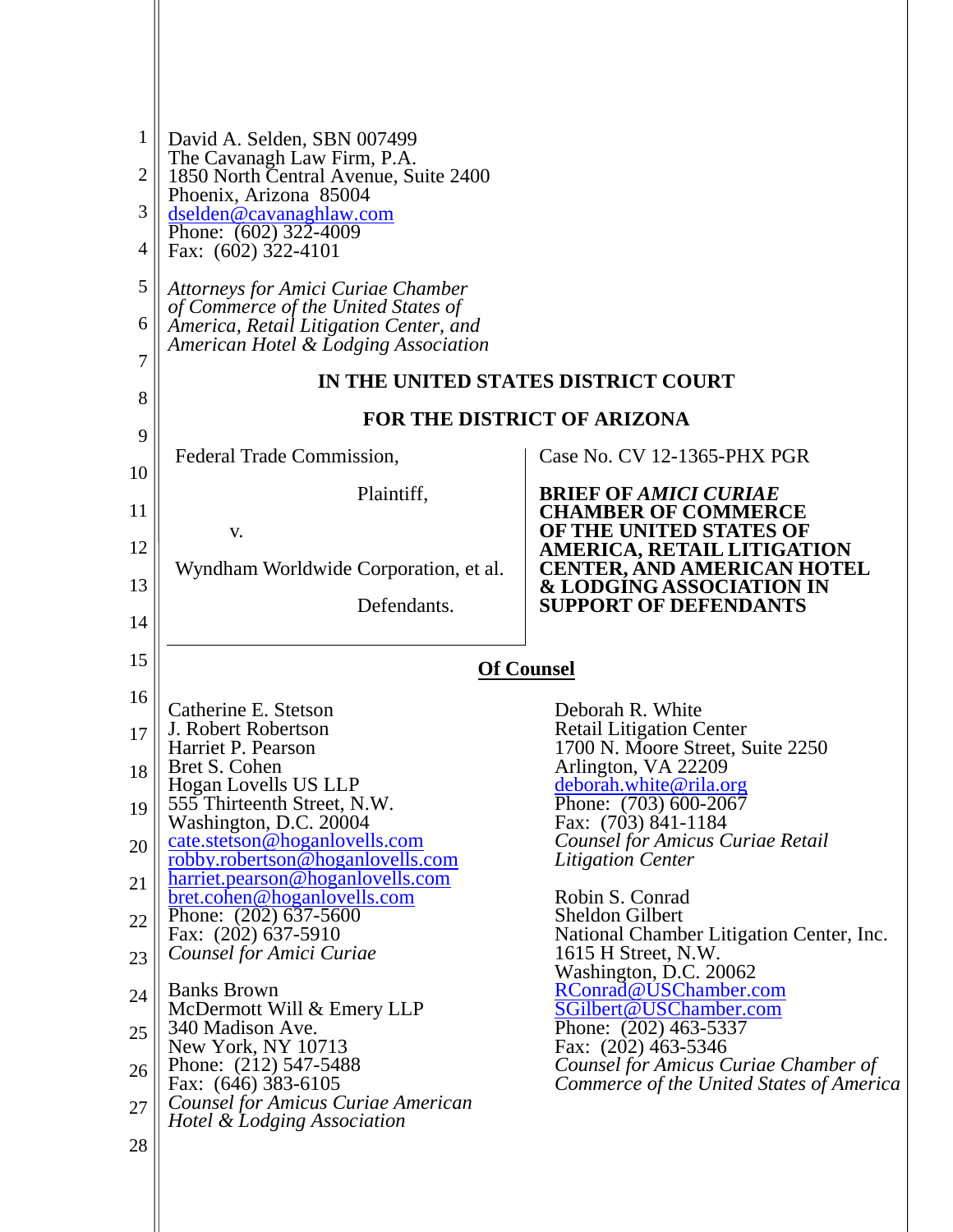| 1                   | <b>TABLE OF CONTENTS</b>                                                                                     |
|---------------------|--------------------------------------------------------------------------------------------------------------|
| $\overline{2}$      | Page                                                                                                         |
| 3                   |                                                                                                              |
| 4                   |                                                                                                              |
| 5                   |                                                                                                              |
| 6                   |                                                                                                              |
| $\overline{7}$<br>8 | THE FTC'S SECTION 5 AUTHORITY TO PROHIBIT UNFAIR<br>Ι.<br>TRADE PRACTICES DOES NOT GIVE THE FTC AUTHORITY TO |
| 9                   | BUSINESSES CANNOT OPERATE EFFECTIVELY AND<br>II.                                                             |
| 10<br>11            | Ш.<br>DATA SECURITY POLICY CANNOT BE DEVELOPED THROUGH<br>UNILATERAL PRONOUNCEMENT BY THE FTC, WITHOUT       |
| 12                  |                                                                                                              |
| 13                  |                                                                                                              |
| 14                  |                                                                                                              |
| 15                  |                                                                                                              |
| 16                  |                                                                                                              |
| 17                  |                                                                                                              |
| 18                  |                                                                                                              |
| 19                  |                                                                                                              |
| 20                  |                                                                                                              |
| 21<br>22            |                                                                                                              |
| 23                  |                                                                                                              |
| 24                  |                                                                                                              |
| 25                  |                                                                                                              |
| 26                  |                                                                                                              |
| 27                  |                                                                                                              |
| 28                  |                                                                                                              |
|                     |                                                                                                              |
|                     | $\mathbf{i}$                                                                                                 |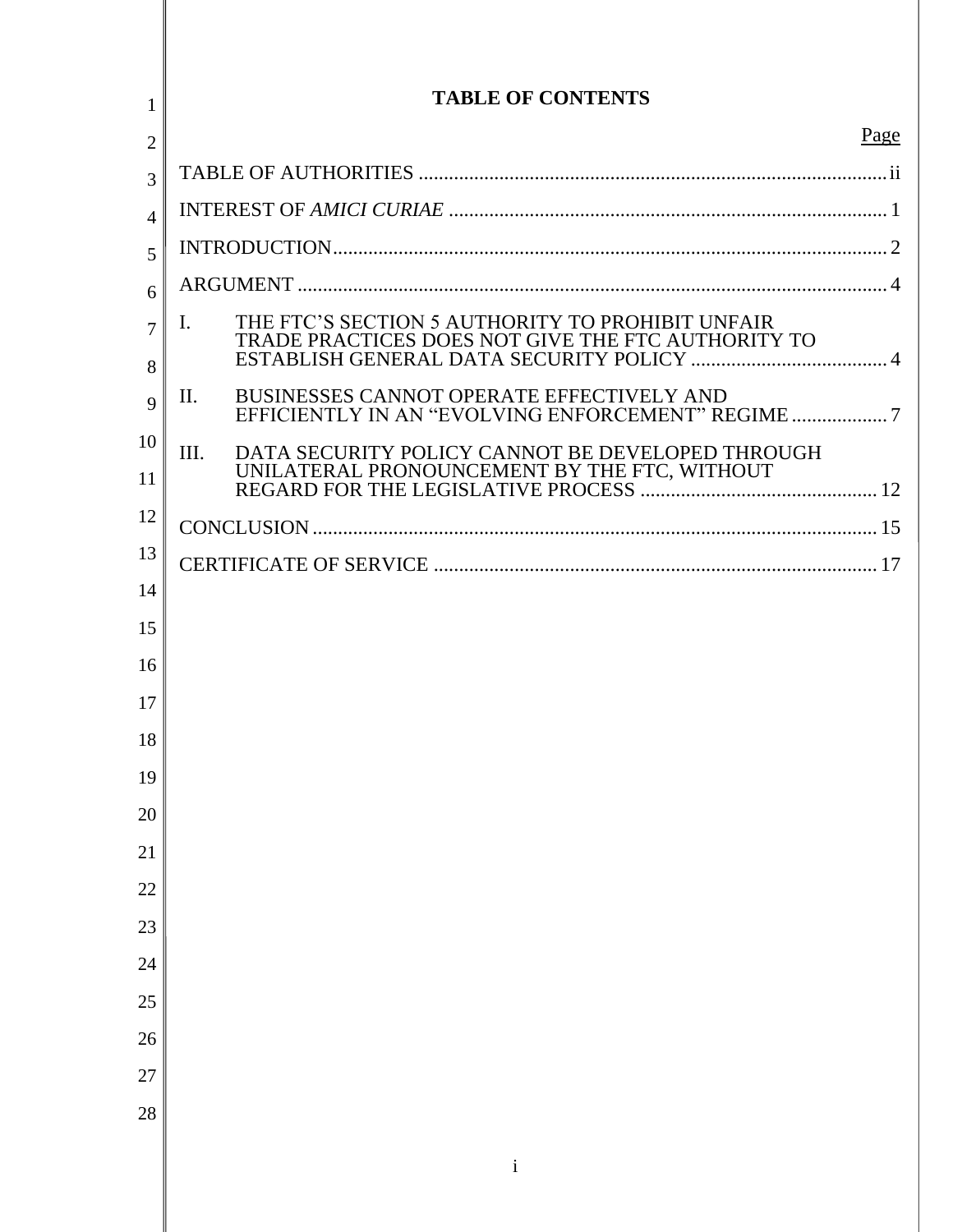# TABLE OF AUTHORITIES

 $\,1\,$ 

| $\overline{2}$ | Page(s)                                         |
|----------------|-------------------------------------------------|
| 3              | <b>CASES:</b>                                   |
| $\overline{4}$ | Altria Group, Inc. v. Good,                     |
| 5              |                                                 |
| 6              | Boise Cascade Corp. v. FTC,                     |
| $\overline{7}$ | E.I. du Pont de Nemours & Co. v. FTC,           |
| 8              |                                                 |
| 9              | FCC v. FOX Television Stations,                 |
| 10             |                                                 |
| 11             | FDA v. Brown & Williamson Tobacco Corp.,        |
| 12             |                                                 |
| 13             | FTC v. Hill,                                    |
| 14             | FTC v. Neovi, Inc.,                             |
| 15             |                                                 |
| 16             | FTC v. Sperry & Hutchinson Co. (S&H),           |
| 17             |                                                 |
| 18             | In re Chrysler Corp.,                           |
| 19             |                                                 |
| 20             | In re Dave & Buster's,                          |
| 21             | In re Trans Union Corp.,                        |
| 22             |                                                 |
| 23             | Official Airline Guides, Inc. v. FTC,           |
| 24             |                                                 |
| 25             | Sackett v. EPA,                                 |
| 26             |                                                 |
| 27             | United States v. E.I. du Pont de Nemours & Co., |
| 28             |                                                 |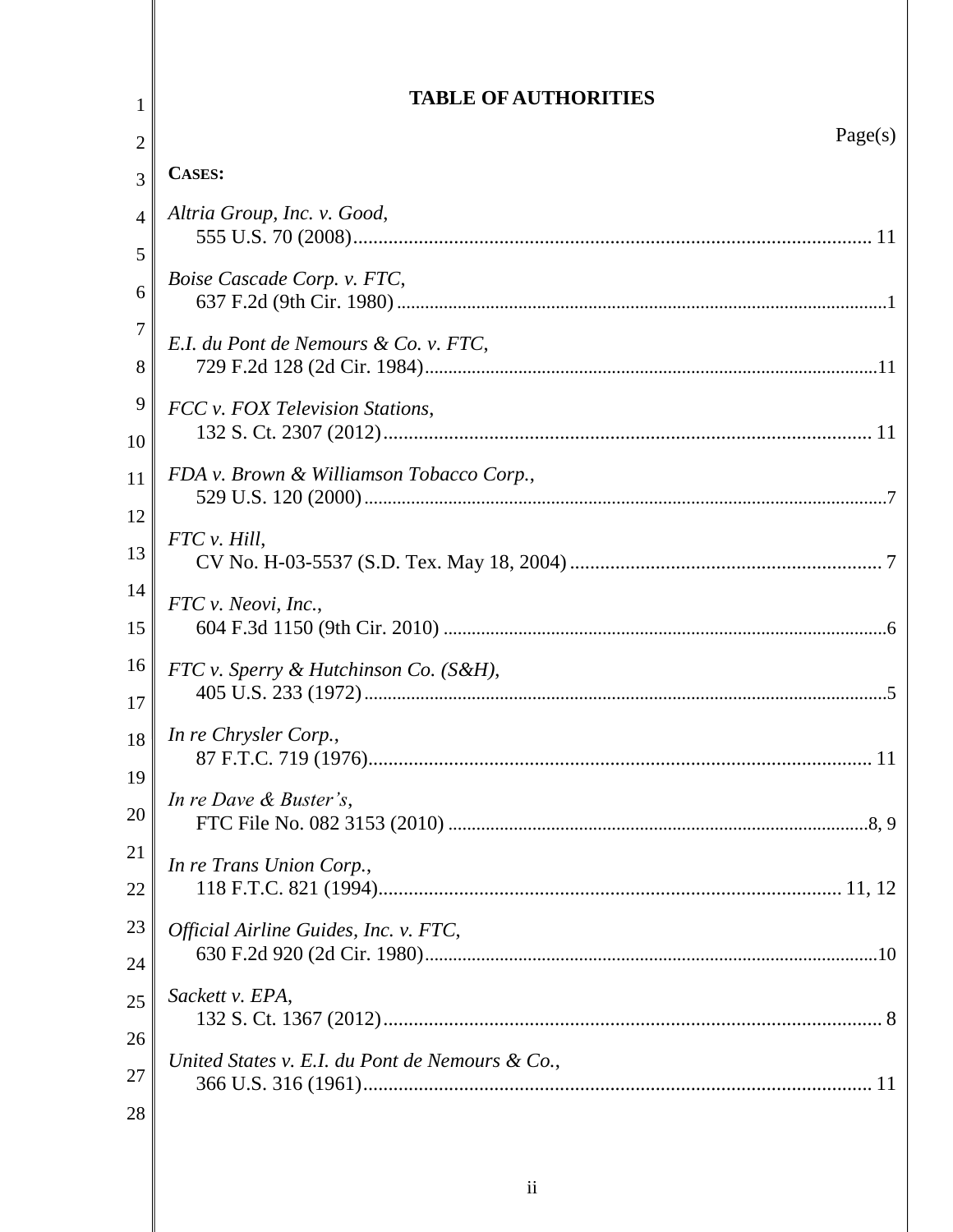| 1                   | United States v. RockYou, Inc., No. 12-CV-1487                                                                                                     |
|---------------------|----------------------------------------------------------------------------------------------------------------------------------------------------|
| $\overline{2}$      | <b>STATUTES:</b>                                                                                                                                   |
| 3<br>$\overline{4}$ |                                                                                                                                                    |
| 5                   |                                                                                                                                                    |
| 6                   |                                                                                                                                                    |
| $\overline{7}$      |                                                                                                                                                    |
| 8                   |                                                                                                                                                    |
| 9                   | <b>OTHER AUTHORITIES:</b>                                                                                                                          |
| 10                  | Cong. Res. Serv., Federal Laws Relating to Cybersecurity:                                                                                          |
| 11                  |                                                                                                                                                    |
| 12                  | Consumer Online Privacy: Hearing Before the S. Comm. on Commerce, Sci., &                                                                          |
| 13                  |                                                                                                                                                    |
| 14                  | FTC, Credit Report Resellers Settle FTC Charges; Security Failures Allowed<br>Hackers to Access Consumers' Personal Information (Feb. 3, 2011)  12 |
| 15<br>16            | Data Security: Hearing Before the H. Comm on Energy & Commerce, Subcomm.                                                                           |
| 17<br>18            | FTC Policy Statement on Unfairness (Dec. 17, 1980), appended to                                                                                    |
| 19                  | FTC, Privacy Online: Fair Information Practices in the Electronic Marketplace                                                                      |
| 20                  | J. Howard Beales, III, The FTC's Use of Unfairness Authority: Its Rise,                                                                            |
| 21                  |                                                                                                                                                    |
| 22                  | Joint Ass'n Letter to Senate Regarding Amendments to S. 3414 (July 27, 2012)13                                                                     |
| 23                  | Kenneth A. Bamberger & Dierdre K. Mulligan, Privacy on the Books and                                                                               |
| 24                  |                                                                                                                                                    |
| 25                  | Lesley Fair, Sr. Staff Attorney, FTC Bureau of Consumer Protection,                                                                                |
| 26                  | Widgets, Whatzits, and Whaddayacallems, Business Center Blog                                                                                       |
| 27                  |                                                                                                                                                    |
| 28                  |                                                                                                                                                    |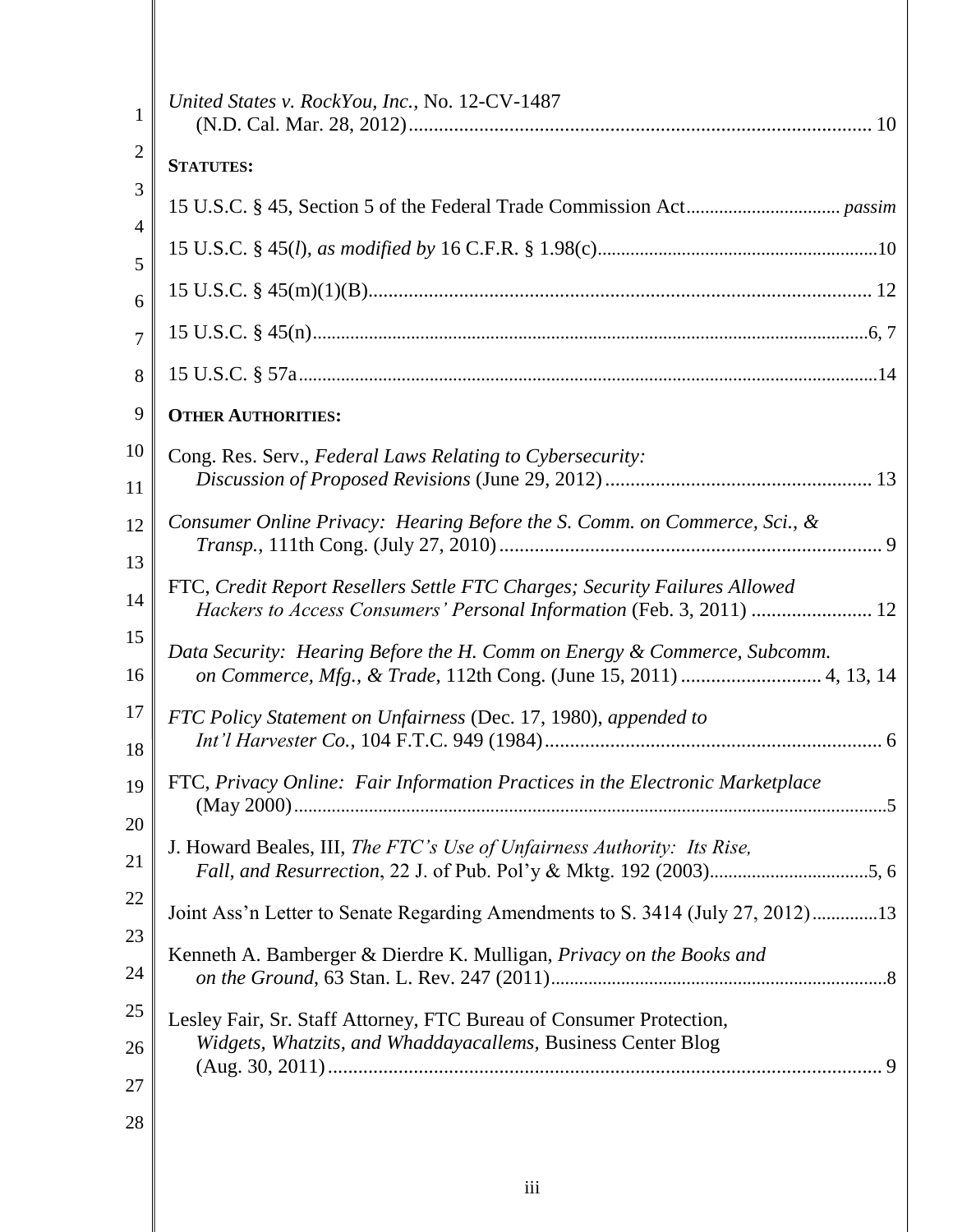| 1                   | Michael D. Scott, The FTC, the Unfairness Doctrine, and Data Security Breach<br>Litigation: Has the Commission Gone Too Far?,                        |
|---------------------|------------------------------------------------------------------------------------------------------------------------------------------------------|
| $\overline{2}$      |                                                                                                                                                      |
| 3                   | PCI Standards Security Council, Payment Card Industry Security Standards                                                                             |
| $\overline{4}$      |                                                                                                                                                      |
| 5                   | Revised Statement of Commissioner Brill, In Which Chairman Leibowitz and<br>Commissioners Rosch and Ramirez Join, In re Settlement One Credit Corp., |
| 6<br>$\overline{7}$ | ACRAnet, Inc., and Fajilan & Assocs., FTC File Nos. 082 3208, 098 3088, 092                                                                          |
|                     | The Data Security and Breach Notification Act of 2010: Hearing on S. 3742                                                                            |
| 8<br>9              | Before the Subcomm. on Consumer Prot., Prod. Safety, & Ins. of the S. Comm.                                                                          |
| 10                  |                                                                                                                                                      |
| 11                  |                                                                                                                                                      |
| 12                  |                                                                                                                                                      |
| 13                  |                                                                                                                                                      |
| 14                  |                                                                                                                                                      |
| 15                  |                                                                                                                                                      |
| 16                  |                                                                                                                                                      |
| 17                  |                                                                                                                                                      |
| 18                  |                                                                                                                                                      |
| 19                  |                                                                                                                                                      |
| 20                  |                                                                                                                                                      |
| 21                  |                                                                                                                                                      |
| $22\,$              |                                                                                                                                                      |
| 23                  |                                                                                                                                                      |
| 24                  |                                                                                                                                                      |
| 25                  |                                                                                                                                                      |
| 26                  |                                                                                                                                                      |
| 27                  |                                                                                                                                                      |
| 28                  |                                                                                                                                                      |
|                     |                                                                                                                                                      |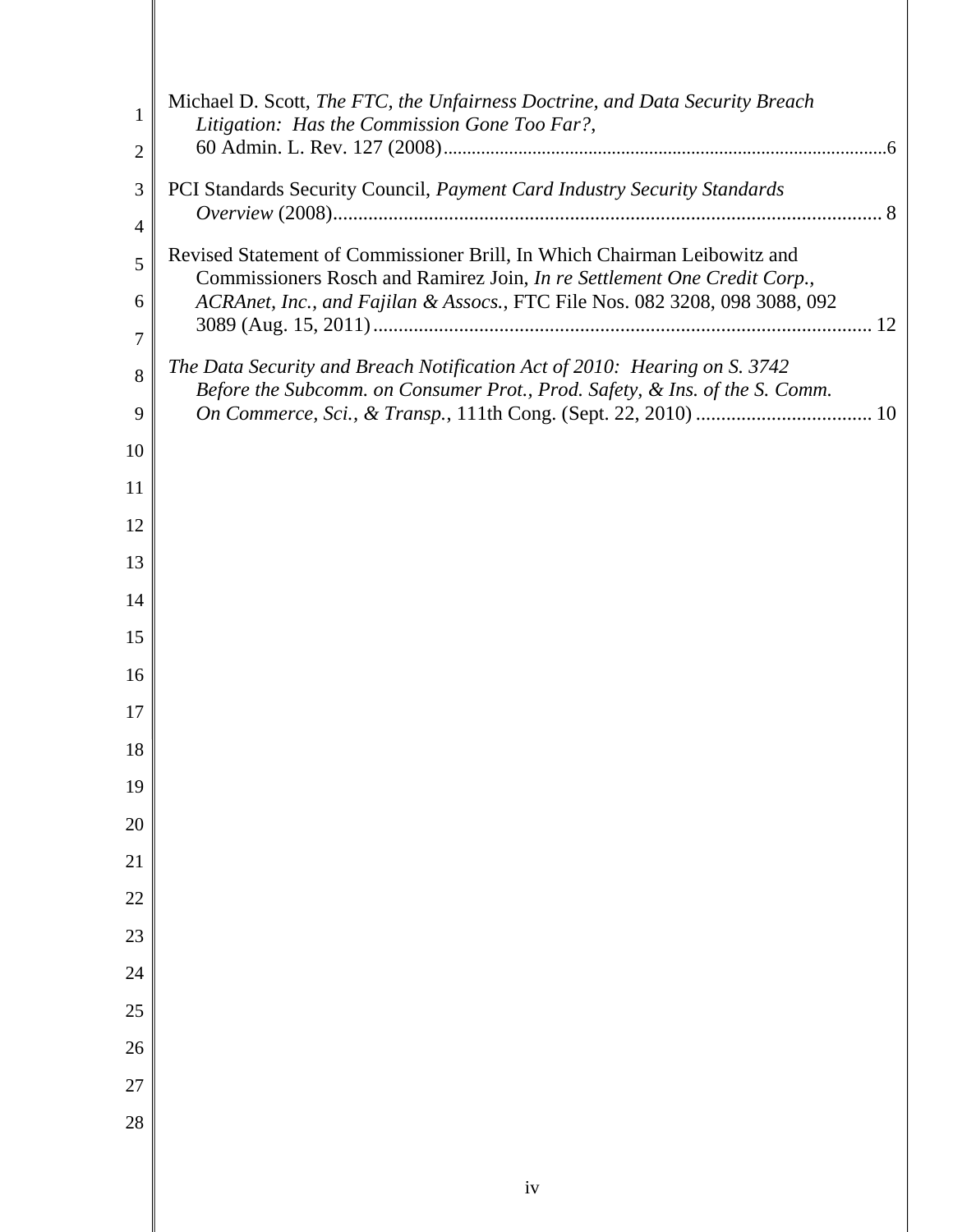2

1

#### **BRIEF OF** *AMICI CURIAE* **CHAMBER OF COMMERCE OF THE UNITED STATES OF AMERICA, RETAIL LITIGATION CENTER. AND AMER HOTEL & LODGING ASSOCIATION IN SUPPORT OF DEFENDANTS**

3 4 5 6 The Chamber of Commerce of the United States of America (the "Chamber"), the Retail Litigation Center ("RLC"), and the American Hotel & Lodging Association ("AH&LA") submit this brief as *amici curiae* in support of Defendant Wyndham Hotels & Resorts LLC ("Wyndham")'s Motion to Dismiss.

7

## **INTEREST OF** *AMICI CURIAE*

8  $\overline{Q}$ 10 11  $12$ 13 14 15 The Chamber of Commerce of the United States of America is a nonprofit corporation and the world's largest business federation. The Chamber represents 300,000 direct members and indirectly an underlying membership of more than three million companies and professional organizations of every size, in every industry sector, and from every region of the country. The Chamber represents the interests of its members in matters before Congress, the Executive Branch, and the courts. To that end, the Chamber regularly files *amicus curiae* briefs in cases raising issues of vital concern to the nation's business community.

16 17 18 19 20 21 22 23 The RLC is a public policy organization that identifies and engages in legal proceedings that affect the retail industry. The RLC's members include many of the country's largest and most innovative retailers. The member entities whose interests the RLC represents employ millions of people throughout the United States, provide goods and services to tens of millions more, and account for tens of billions of dollars in annual sales. The RLC seeks to provide courts with retail-industry perspectives on important legal issues, and to highlight the potential industry-wide consequences of significant pending cases.

24 25 26 27 28 The AH&LA is the only national association representing all sectors and stakeholders in the lodging industry, including individual hotel property members, hotel companies, student and faculty members, and industry suppliers. It has played this role for over a century providing members with national advocacy on Capitol Hill, public relations services and education, research, and information.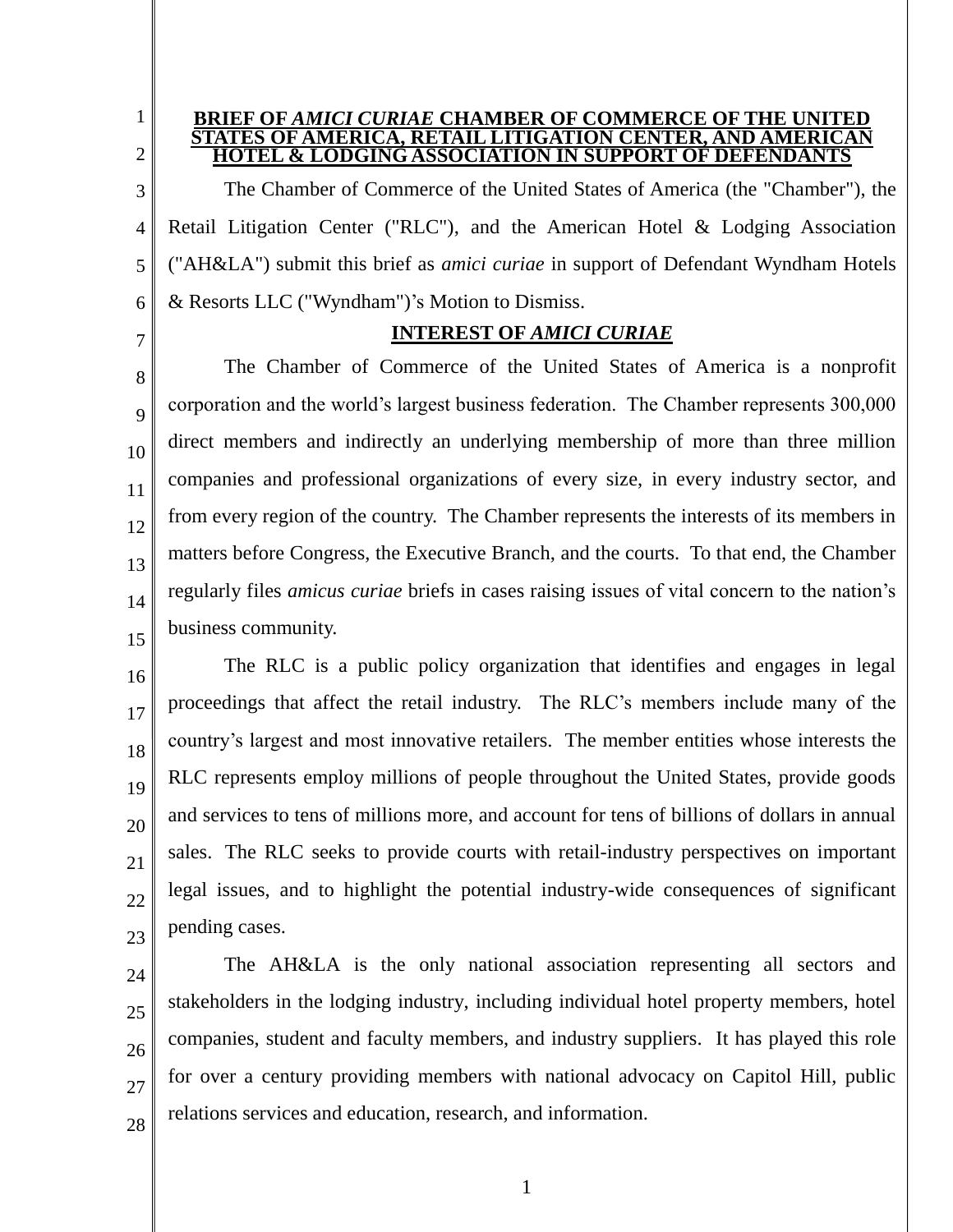1 2 3 4 5 6 7 8  $\mathbf Q$ Electronic data is the pulse of American business. The companies represented by the Chamber, RLC, and AH&LA use electronic data, including personal data, to enhance business efficiency and to benefit consumers. For the modern company, personal and other types of digitized data are essential for a multitude of reasons, including administering employee benefits programs, processing payment and shipping information, and enabling customer loyalty programs, among many other uses. *Amici* all have a significant interest in explaining to the Court the legal and policy implications of accepting the Federal Trade Commission ("FTC" or "Commission")'s arguments, and assisting the Court with resolving the claims pending before it.

10

#### **INTRODUCTION**

11 12 13 14 15 16 The FTC's use of its enforcement authority to regulate "unfair" trade practices under Section 5 of the FTC Act, 15 U.S.C. § 45, has a checkered past. Thirty years ago, the FTC sought to significantly expand the scope of its Section 5 authority, invoking the then-extant version of the statute to advance its consumer protection goals in ways far beyond those envisioned by Congress. Congress reacted to that overreach, codifying into law significant limits on the scope of the FTC's authority.

- 17 18 19 20 21 22 23 24 The FTC has strayed down the same path again. Over the course of the past decade, the FTC has departed from the statutory underpinnings of Section 5 unfairness, leveraging its enforcement authority to extract settlements from businesses that themselves have been victimized by data security breaches, and that have no formal notice of the standards that the FTC accuses them of violating. By statute, the FTC has an important role to play in protecting America's consumers. However, the agency's "unfairness" authority does not permit it to set and enforce – whether through litigation or consent orders<sup>1</sup> – general data-security policy.
- 25

<sup>26</sup> 27 28 Often when the FTC claims that a data-security breach constitutes an "unfair" trade practice, the Commission has been able to obtain Section 5 consent orders from the targeted businesses. This case is among the first data-security "unfairness" proceedings to be evaluated by a court.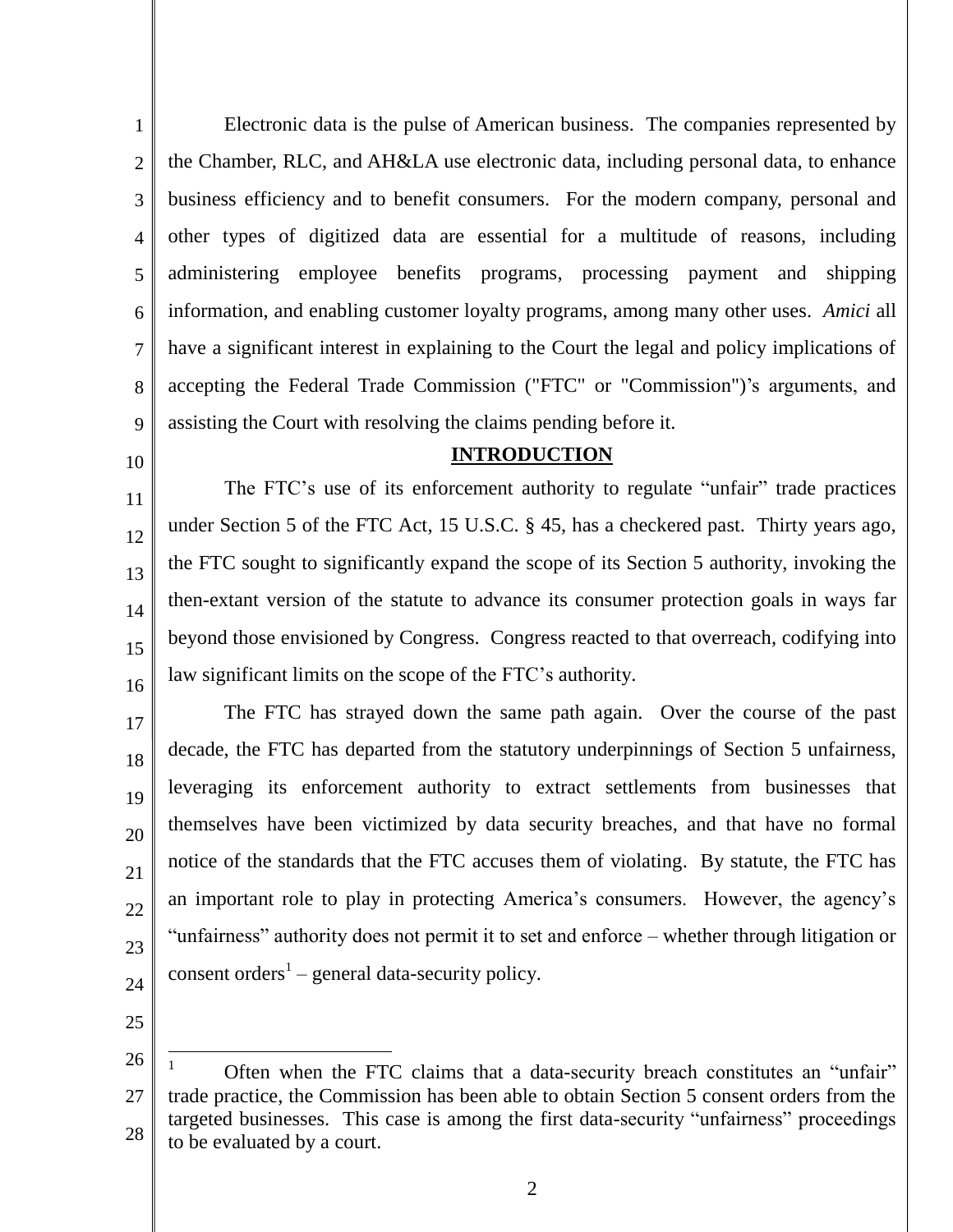1 2 3 4 5 6 Indeed, the FTC expressly has acknowledged that Congress has not granted it the general authority to regulate data security; after all, that is why the Commission currently is lobbying for additional rulemaking authority. The FTC should not be permitted to circumvent the full legislative process by establishing rules and principles through private enforcement actions, resulting in a string of consent orders that the FTC publishes and which it holds out to other businesses as if they were established law.

7 8 9 10 11 12 13 14 15 This incremental – and unilateral – regulation-through-settlement subjects American businesses to vague, unknowable, and constantly changing data-security standards. Companies often are unaware of the standards to which they are held until after they receive a notice of investigation from the FTC, at which point they must settle or expend considerable resources fighting the agency. The *in terrorem* effect of a notice by itself thus is significant. The FTC's arsenal of enforcement capabilities carries a real risk of affecting business judgment, slowing the adoption of new technologies, and chilling business from sharing information about breaches to avert malicious attacks in the future.

16 17 18 19 20 21 Permitting the FTC to proceed on a theory that suffering a data breach is an "unfair" trade practice would expose every business in America to the potential for a government enforcement action whenever that business suffers a cyber-attack or other incident that potentially compromises personal data. Congress did not envision that result when it passed legislation limiting the FTC's Section 5 unfairness authority, and this Court should not countenance it.

22 23 24 25 26 27 The businesses represented by *amici* take seriously their responsibility to safeguard all personally identifying electronic information. But it is a stark reality that bad actors target business technology to obtain valuable data, including personal data and intellectual property. No data security is perfect, and breaches do occur, exposing digital information. But when criminals accessed Wyndham's business computer systems, the FTC sought court redress not against the thieves, but against the business that was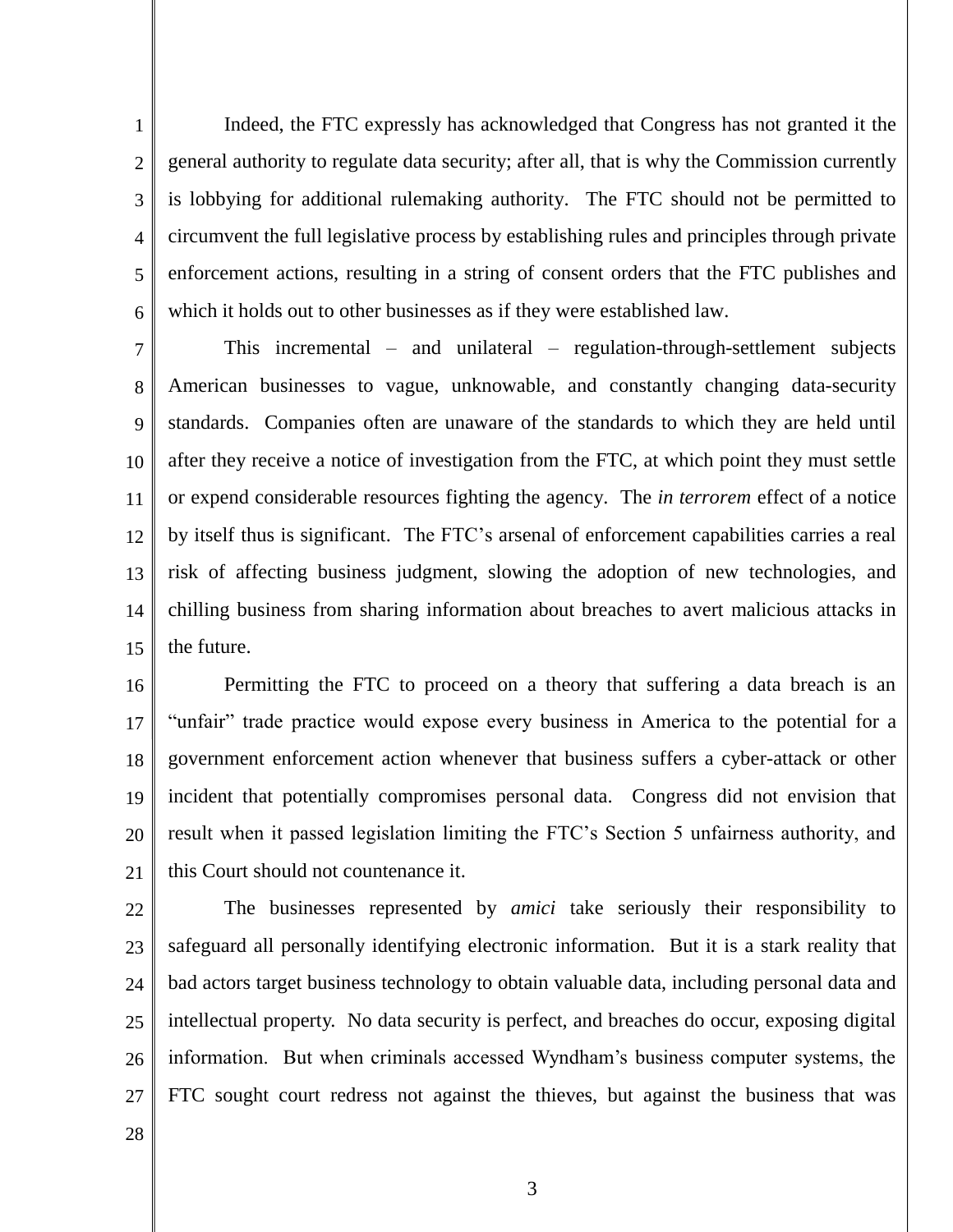1 2 victimized by them, contending in Count II of its complaint that Wyndham's data-security policy was an "unfair," and therefore unlawful, trade practice.

3 4 5 6 The FTC has overreached. It lacks the legal authority to act as a roving regulator of data security standards, because the statute under which the FTC has purported to act – Section 5 of the FTC Act – does not authorize the Commission to proceed as it has in this case.

**ARGUMENT**

Defendant Wyndham's Motion to Dismiss should be granted.

- 7
- 8
- $\mathbf Q$

10

#### **I. THE FTC'S SECTION 5 AUTHORITY TO PROHIBIT UNFAIR TRADE PRACTICES DOES NOT GIVE THE FTC AUTHORITY TO ESTABLISH GENERAL DATA SECURITY POLICY.**

11 12 13 14 15 16 17 18 19 20 21 22 23 24 25 Defendant Wyndham's Motion to Dismiss [Dkt. #32] explains in detail why the FTC does not have the authority to sanction businesses for data security breaches under Section 5 of the FTC Act. [*See* Dkt. # 32, Wyndham Mot. 6-10]. As Wyndham explains, nothing in Section 5 suggests that Congress intended to give the FTC the authority to regulate data security. Multiple other laws grant the Commission the authority to regulate data security *in certain, limited contexts* – something that would have been entirely unnecessary if Congress already had given the Commission the broad Section 5 authority to regulate data security it now claims it has.<sup>2</sup> Indeed, even the FTC itself does not argue that Congress has expressly authorized the Commission to regulate the datasecurity practices of private companies. [*See* Dkt. #46, FTC Opp. to Wyndham Mot. 6]. And for good reason: for over a decade, the FTC repeatedly has lobbied for legislation providing it with rulemaking authority under the Administrative Procedure Act (APA) in the area of general data security, thus far to no avail. *See, e.g.*, *Data Security: Hearing Before the H. Comm on Energy & Commerce, Subcomm. on Commerce, Mfg., & Trade*, 112th Cong. 11 (June 15, 2011) (prepared statement of FTC) [hereinafter *FTC 2011 Data* 

<sup>27</sup> 28  $\overline{2}$ <sup>2</sup> Congress has explicitly authorized the FTC to oversee and enforce data-security standards for certain industries and situations. [*See*, *e.g*., Dkt. # 32, Wyndham Mot. 7-8] (citing FTC's data-security authority under, among other statutes, the Fair Credit Reporting Act, Gramm-Leach-Bliley Act, and Children's Online Privacy Protection Act).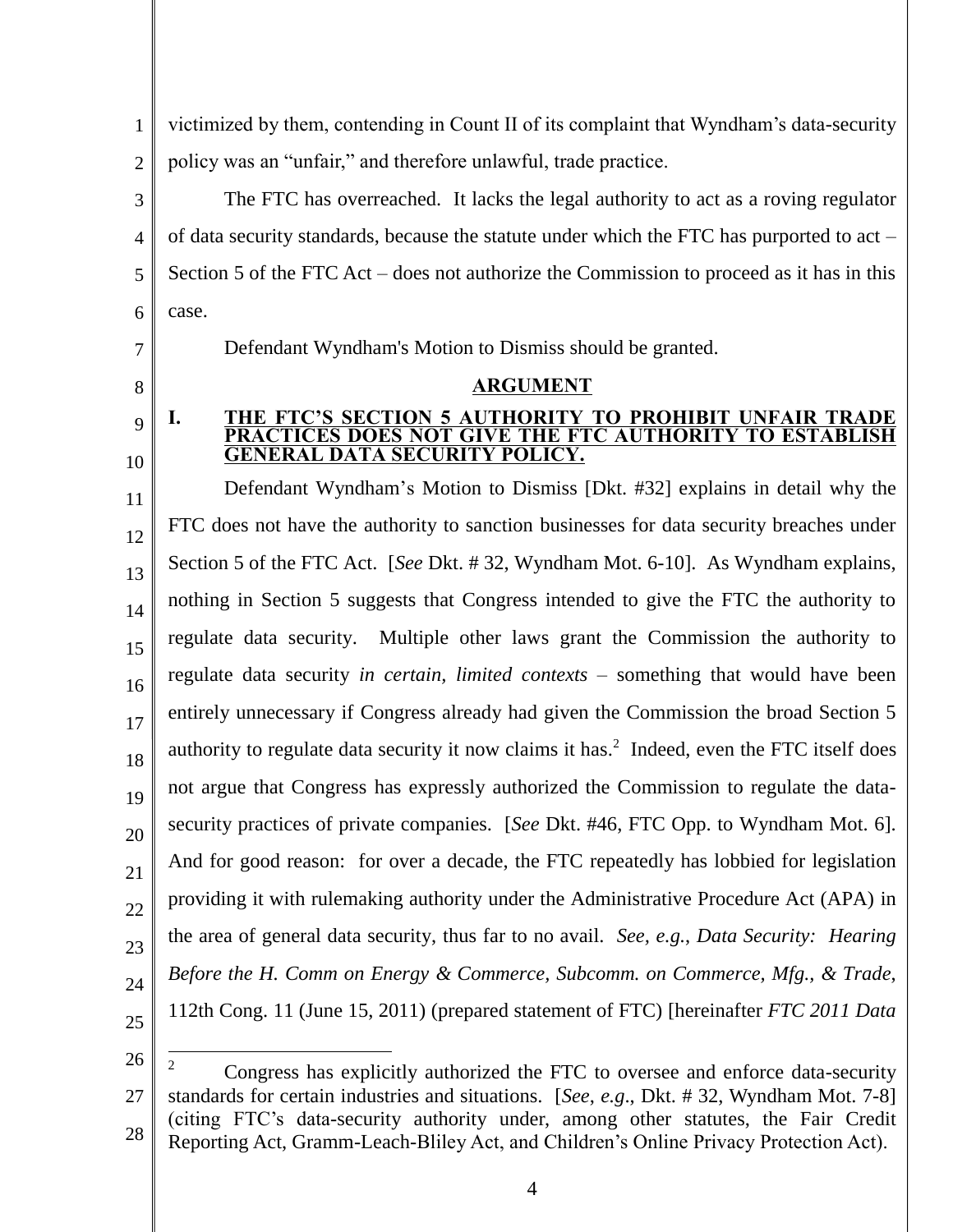1 2 3 4 5 6 7 Security Testimony<sup>3</sup> (supporting draft legislation that would provide FTC with APA rulemaking authority); FTC, *Privacy Online: Fair Information Practices in the Electronic Marketplace* 36-37 (May  $2000$ <sup>4</sup> (recommending that Congress enact legislation requiring commercial websites to "take reasonable steps to protect the security of the information they collect from consumers" and to "provide an implementing agency with the authority to promulgate more detailed standards pursuant to the Administrative Procedure Act").

8 9 10 11 12 13 14 15 16 17 18 19 20 21 The FTC's enforcement actions in fact harken back to past attempts to extend its authority beyond proper bounds – attempts that resulted in Congress's adoption of a statutory test constraining the FTC's unfairness enforcement authority. Congress granted the FTC the authority to prohibit "unfair or deceptive acts or practices" in 1938, but the Commission rarely wielded the "unfairness" aspect of its authority until 1972, when, in dicta, the Supreme Court cited with apparent approval a little-used FTC test for unfairness. J. Howard Beales, III, *The FTC's Use of Unfairness Authority: Its Rise, Fall, and Resurrection*, 22 J. of Pub. Pol'y & Mktg. 192, 193 (2003) (citing *FTC v. Sperry & Hutchinson Co. (S&H)*, 405 U.S. 233, 244 & n.5 (1972)). Under this old test, the FTC considered three factors when determining whether business conduct was "unfair" to consumers: (1) whether the conduct "offend[ed] public policy"; (2) whether it was "immoral, unethical, oppressive, or unscrupulous"; and (3) whether it "cause[d] substantial injury to consumers." *S&H*, 405 U.S. at 244 n.5 (reversing FTC decision for failure to articulate standards of conduct to address proven consumer injury).

22

23 24 25 Armed with that Supreme Court dicta, the FTC embarked on an ambitious campaign of using its Section 5 unfairness authority to police business practices that met *any* of these three loose and wide-ranging criteria. In 1978, for example, the Commission issued a report proposing to ban all television advertising to children as "immoral,  $\overline{a}$ 

- 26 27 <sup>3</sup> *Available at* <http://www.ftc.gov/os/testimony/110615datasecurityhouse.pdf> (last visited Oct. 5, 2012).
- 28 <sup>4</sup> *Available at* [http://www.ftc.gov/reports/ privacy2000/privacy2000.pdf](http://www.ftc.gov/reports/%20privacy2000/privacy2000.pdf) (last visited Oct. 5, 2012).
	- 5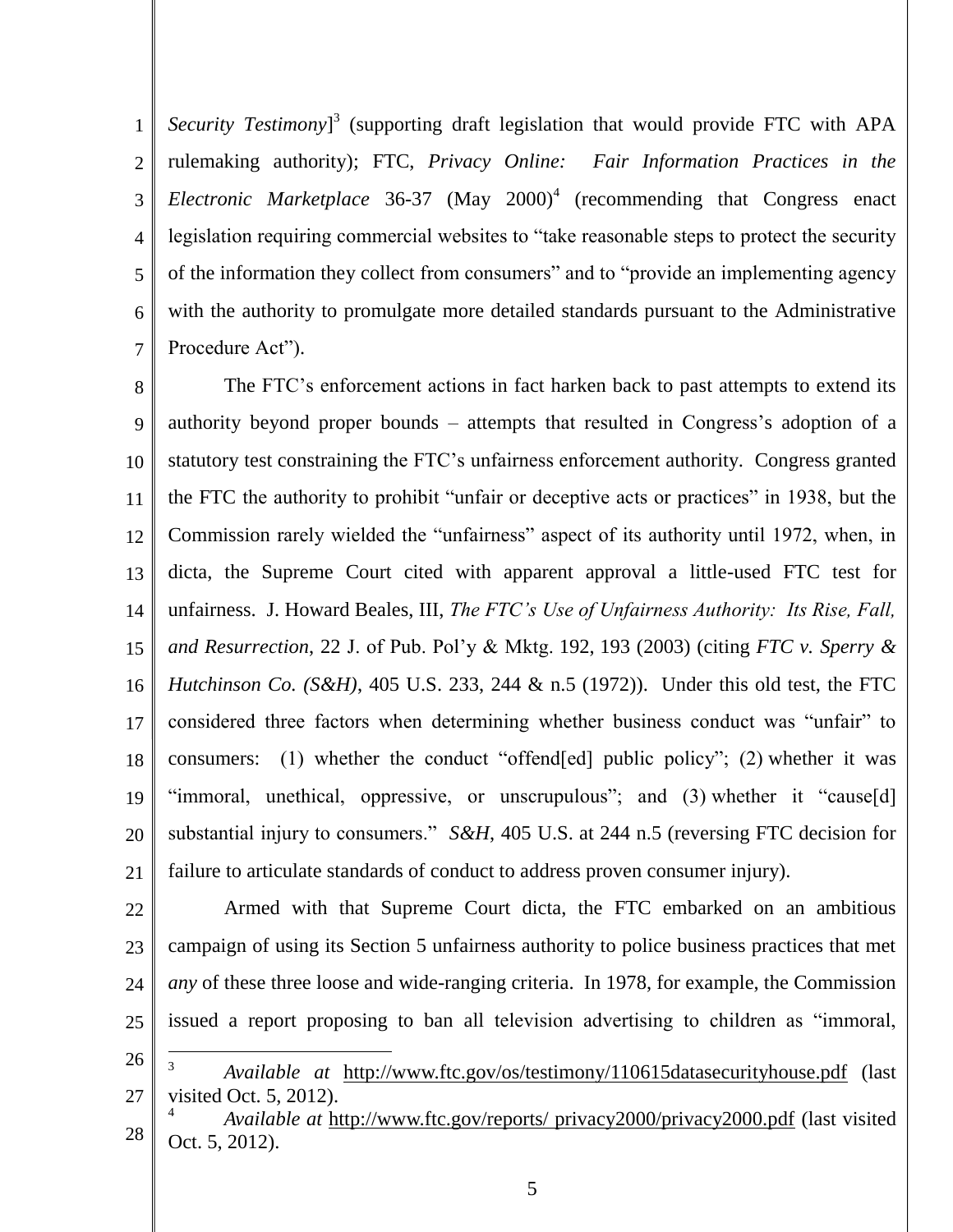1 2 3 4 5 6 unscrupulous, and unethical." Beales, 22 J. of Pub. Poly' & Mktg. at 193. Following a series of similar overreaching policy positions, a political backlash ensued, culminating in Congress holding hearings to investigate the FTC's deployment of its unfairness authority. *See* Michael D. Scott, *The FTC, the Unfairness Doctrine, and Data Security Breach Litigation: Has the Commission Gone Too Far?* 60 Admin. L. Rev. 127, 137 (2008). In 1994, Congress adopted 15 U.S.C. § 45(n), which codified a narrower view of

- 7
- the FTC's Section 5 authority first articulated in the wake of the Congressional hearings.
- 8
	- 9 Section 45(n) provides:

10 11 12 13 14 The Commission shall have no authority under this section or section 57a of this title to declare unlawful an act or practice on the grounds that such act or practice is unfair *unless* [i] the act or practice causes or is likely to cause substantial injury to consumers [ii] which is not reasonably avoidable by consumers themselves and [iii] not outweighed by countervailing benefits to consumers or to competition. In determining whether an act or practice is unfair, the Commission may consider established public policies as evidence to be considered with all other evidence. Such public policy considerations may not serve as a primary basis for such determination.

15 [15 U.S.C.  $\S$  45(n) (emphasis added).]<sup>5</sup>

16 17 18 19 20 21 22 23 Despite these acknowledged statutory constraints, carefully calibrated by Congress in response to years of agency overreaching, the FTC again is attempting to use Section 5 inappropriately. The FTC in this case seeks to impose liability on Wyndham for "failure to implement reasonable and appropriate security measures." But liability under Section 5 attaches only when an act *itself* is injurious to consumers. *See FTC v. Neovi, Inc.*, 604 F.3d 1150, 1157 (9th Cir. 2010). So, for example, a business violates Section 5 if it "ha[s] reason to believe" that its actions will cause substantial consumer injury, or when it "facilitate[s] and provide[s] substantial assistance" to a scheme that causes injury.  $\overline{a}$ 

<sup>25</sup> 26 27 28 5 Section 45(n) of the FTC Act was based in turn on an FTC Policy Statement, *FTC Policy Statement on Unfairness* (Dec. 17, 1980), *appended to Int'l Harvester Co.*, 104 F.T.C. 949, 1070 (1984), which sharply departed from the Commission's earlier expansive reading of its unfairness authority. Among other things, the Policy Statement concluded that the third *S&H* factor – consumer injury – was the most important, lessening the ability of the FTC to take public policy concerns, without more, into account when pursuing unfairness enforcement actions. *Id.* at 1073.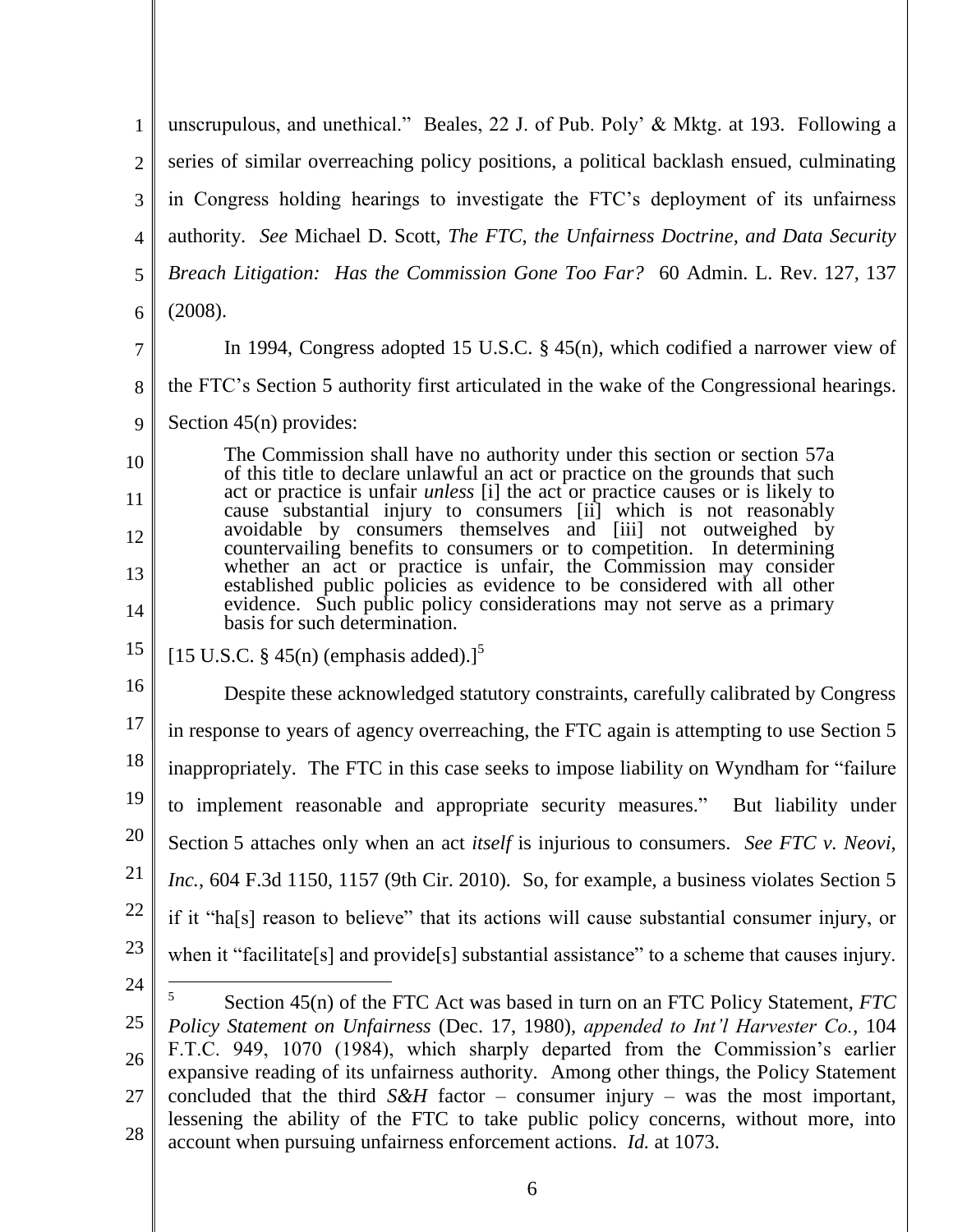1 2 3 4 See id. at 1156-57.<sup>6</sup> An attack that primarily *victimizes the business itself* cannot be considered "unfair" to consumers.<sup>7</sup> Disregarding these constraints and assigning liability to good corporate citizens for a data-security breach impermissibly stretches the bounds of Section 5.

5 6 7 8 9 10 11 Instead of following established precedent, the FTC is using its Section 5 unfairness authority to pursue solely its policy prerogatives – something Congress expressly rejected in 15 U.S.C.  $\S$  45(n) when it instructed that "public policy considerations may not serve as a primary basis for such determination." Even granting the Commission the best of intentions, it cannot exercise its unfairness authority in a manner inconsistent with its legislative mandate. *See FDA v. Brown & Williamson Tobacco Corp.*, 529 U.S. 120, 125 (2000).

12

#### **II. BUSINESSES CANNOT OPERATE EFFECTIVELY AND EFFICIENTLY IN AN "EVOLVING ENFORCEMENT" REGIME.**

13 14 15 16 17 18 19 20 21 Unfettered by the statutory restraints on its enforcement authority, the FTC has now begun to exert its will in the data-security area by entering into and publishing a series of consent orders settling charges against businesses under Section 5 for failing to employ what the Commission considers "reasonable and appropriate" measures to protect personal information against unauthorized access. The FTC negotiates, enters into, and publishes most of these agreements before it even files a complaint, subsequently claiming that the data security "standards" it announces in conjunction with the consent orders are legal requirements under Section 5. This piecemeal "regulation by consent order" has enabled the FTC to impose unilaterally its evolving policy choices on

22

<sup>23</sup>

<sup>24</sup> 25 26 27 6 For example, the FTC in the past has obtained injunctions under its Section 5 unfairness authority prohibiting defendants from engaging in "phishing" identity-theft scams, through which the defendants sent emails designed to obtain consumers' financial information under false pretenses and used that information to pay for goods or services without the consumers' consent. *See, e.g.*, *FTC v. Hill*, CV No. H-03-5537 (S.D. Tex. May 18, 2004). It is a long, illogical leap for the FTC to equate Wyndham's victimization at the hands of a criminal hacker with a criminal enterprise's phishing scam.

<sup>28</sup> 7 In addition, as Wyndham correctly observes, consumer injury from payment card data theft is "always avoidable and never substantial." [Dkt. #32, Wyndham Mot. 12].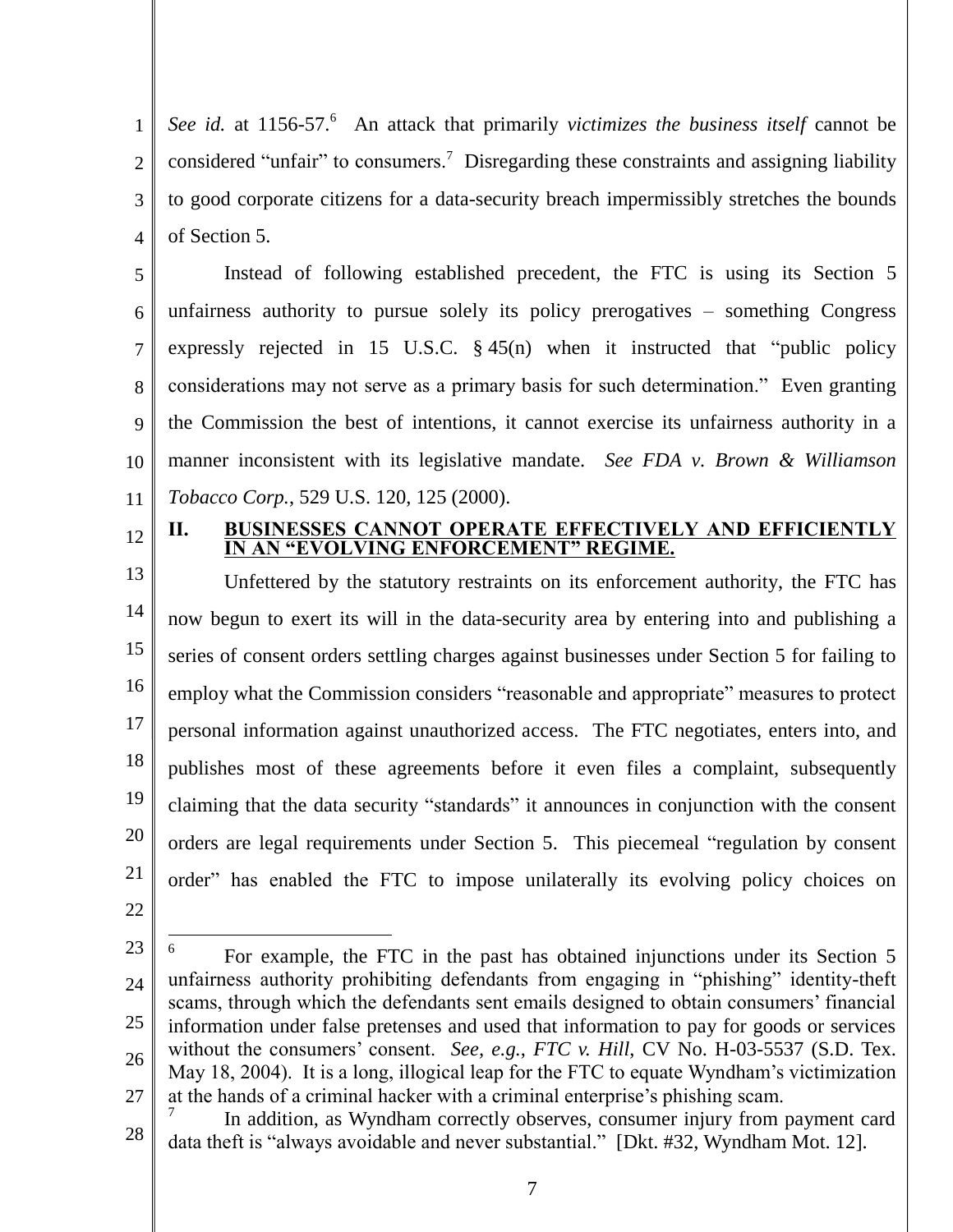1 2 3 4 5 businesses without the oversight of the legislative branch, without participation of the corporate community and other interested stakeholders, and without judicial review. *Cf. Sackett v. EPA*, 132 S. Ct. 1367, 1374 (2012) (rejecting notion that an agency should be permitted to "strong-arm[] . . . parties into 'voluntary compliance' without the opportunity for judicial review").

6 7 8 9 10 11 12 13 14 15 16 17 18 19 20 Regulating in this manner not only inappropriately circumvents the legislative and judicial processes; it also gives *no* advance notice to businesses on what they are required to do to comply with the law in a rapidly changing technological environment. FTC complaints and consent orders premised on businesses not maintaining "reasonable," "appropriate," "adequate," or "proper" data security measures are ambiguous and can (and do) constantly change. Kenneth A. Bamberger & Dierdre K. Mulligan, *Privacy on the Books and on the Ground*, 63 Stan. L. Rev. 247, 291 (2011) ("The reasonableness standard is fluid, evolving, and open to constant reinterpretation."). The FTC, however, rejects the commonsense idea of setting forth "particularized guidelines" for businesses to follow, reasoning that doing so would be impossible because "[d]ata security industry standards are continually changing in response to evolving threats and new vulnerabilities." [Dkt. #46, FTC Opp. to Wyndham Mot. 12]. But it is *precisely because*  the appropriate standards are difficult to ascertain that businesses cannot be held to a nebulous notion of "reasonableness," all without any formal guidance before they find themselves in violation of the law.<sup>8</sup>

21

22 23 For example, in many cases, the FTC will announce a violation of Section 5 based on a set of data security practices that, "taken together," allegedly failed to provide reasonable and appropriate security measures. *See, e.g.*, Complaint, *In re Dave &* 

24

 $\overline{a}$ 

27 28 *See* PCI Standards Security Council, *Payment Card Industry Security Standards Overview* (2008), [https://www.pcisecuritystandards.org/pdfs/pcissc\\_overview.pdf](https://www.pcisecuritystandards.org/pdfs/pcissc_overview.pdf) (last visited Oct. 5, 2012).

<sup>25</sup> 26 8 The FTC's position is further belied by the fact that in order to accept payment cards from the major card brands, businesses must comply with the strict Payment Card Industry Data Security Standard (PCI DSS) subject to verified compliance audits on an annual basis.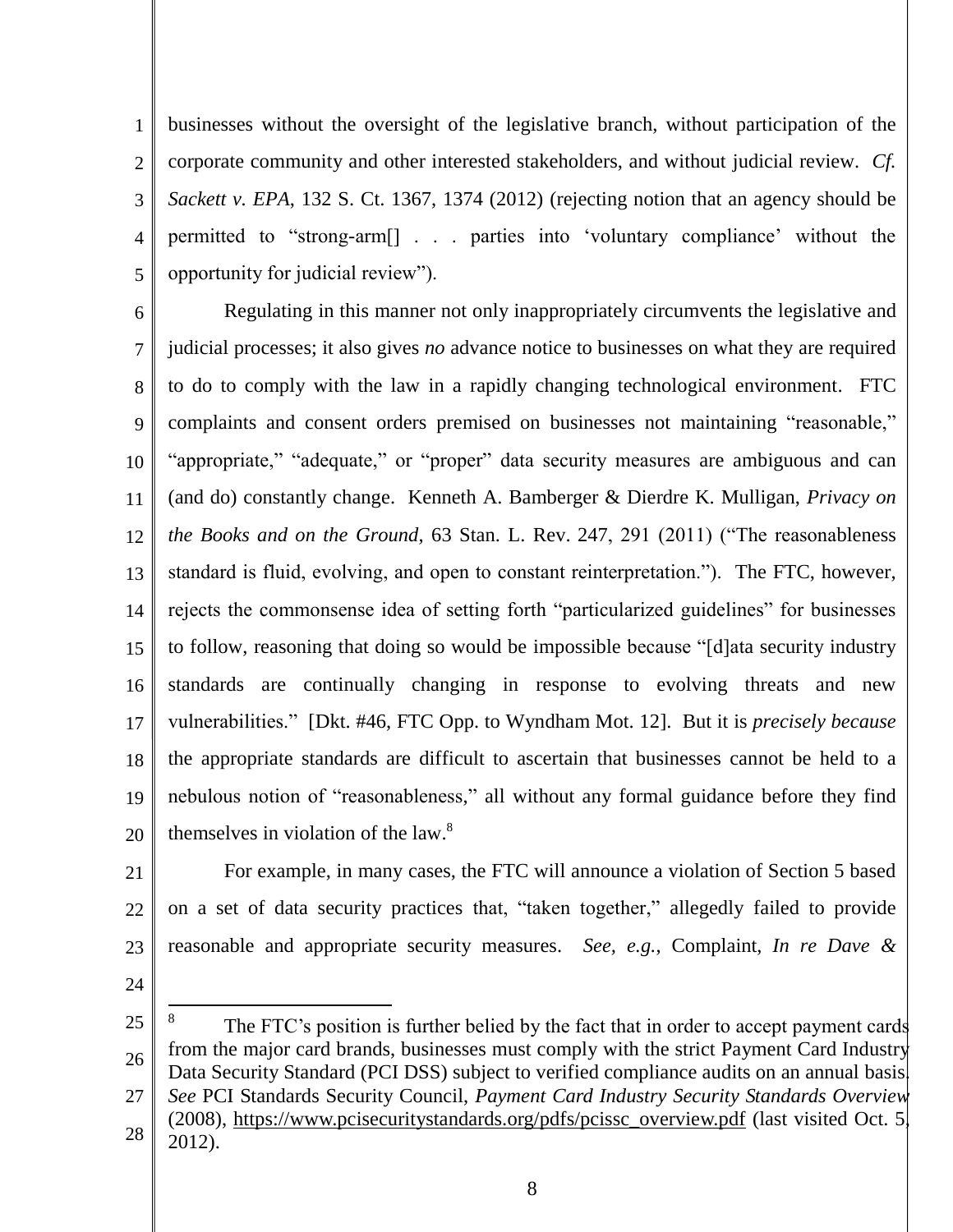1 2 3 4 5 6 7 *Buster's*, FTC File No. 082 3153, at 2 (2010).<sup>9</sup> Where this occurs, it is unclear whether the FTC would consider each of the offending practices to constitute a distinct Section 5 violation, or if not, what combinations of practices the FTC would deem to constitute an unfair practice in the future. And companies have no way of finding out. The absence of clear standards thus enables the Commission to use  $20/20$  hindsight – "you were breached, therefore your security must have been inadequate" – when evaluating data breaches.

8 9 10 11 12 13 14 15 16 17 18 19 20 21 22 23 24 25 The FTC expressly encourages businesses to follow and adopt the data-security practices announced in its consent orders. *See Consumer Online Privacy: Hearing Before the S. Comm. on Commerce, Sci., & Transp.*, 111th Cong. 9 (July 27, 2010) (prepared statement of  $FTC$ )<sup>10</sup> (testimony of FTC Chairman Jon Leibowitz that "[t]he Commission's robust enforcement actions have sent a strong signal to industry about the importance of data security, while providing guidance about how to accomplish this goal"); Lesley Fair, Sr. Staff Att'y, FTC Bureau of Consumer Prot., *Widgets, Whatzits, and Whaddayacallems,* Business Center Blog (Aug. 30, 2011), <http://business.ftc.gov/blog/2011/08/widgets-whatzits-and-whaddayacallems> (last visited Oct. 5, 2012) (encouraging businesses to interpret its Section 5 fiats broadly: "[S]avvy marketers of widgets pay attention to FTC cases involving whatzits and whaddaycallems . . . it's wise to look at the big picture – and not just at legal developments directly affecting your business."). But discerning any consistent standards from these consent orders is futile because the FTC's definition of what data security principles are "unreasonable" depends on the business it is investigating. Indeed, by the FTC's own admission, it does not issue general data-security rules in part because "industries and businesses have a variety of network structures that store or transfer different types of data, and reasonable network security will reflect the likelihood that such information

26

<sup>27</sup> 9 *Available at* <http://www.ftc.gov/os/caselist/0823153/100608davebusterscmpt.pdf> (last visited Oct. 5, 2012).

<sup>28</sup> <sup>10</sup> *Available at* [http://www.ftc.gov/os/testimony/ 100727consumerprivacy.pdf](http://www.ftc.gov/os/testimony/%20100727consumerprivacy.pdf) (last visited Oct. 5, 2012).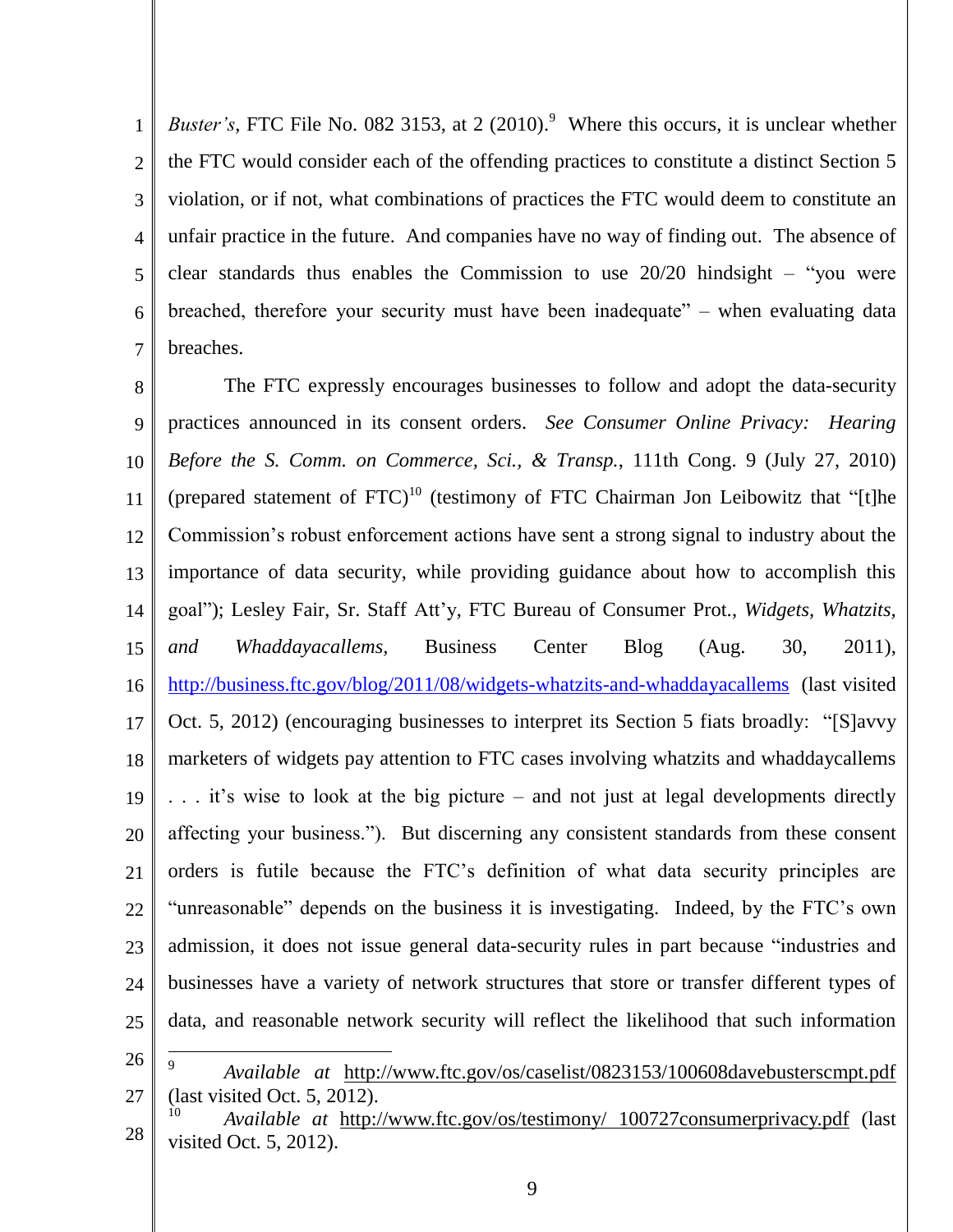1 2 3 4 5 6 7 8 9 will be targeted and, if so, the likelihood of attack." [*See* Dkt. #46, FTC Opp. to Wyndham Mot. 12]; *see also The Data Security and Breach Notification Act of 2010: Hearing on S. 3742 Before the Subcomm. on Consumer Prot., Prod. Safety, & Ins. of the S. Comm. On Commerce, Sci., & Transp.*, 111th Cong. 7 n.22 (Sept. 22, 2010) (prepared statement of  $FTC$ <sup>11</sup> ("The Commission recognizes that what [data security measures it considers] reasonable . . . will depend on the size and complexity of the business, the nature and scope of its activities, and the sensitivity of the information at issue."). Piecemeal, context-specific consent orders against other businesses cannot provide general guidance.

10 11 12 13 14 15 16 17 18 19 20 Complying with consent orders also is onerous. In just about all of its datasecurity consent orders, the FTC has insisted on periods of supervision of *twenty years*, during which the target company must provide independent audit results and other reports indicating its compliance with the FTC's security principles. *See, e.g.*, Consent Decree and Order for Civil Penalties, Injunction, and Other Relief, *United States v. RockYou, Inc.*, No. 12-CV-1487 (N.D. Cal. Mar. 28, 2012).<sup>12</sup> If the FTC later determines that a company subject to a consent order is not in compliance with a "new" data-security principle, the company is subject to civil penalties of up to \$16,000 per violation. *See* 15 U.S.C. § 45(*l*), *as modified by* 16 C.F.R. § 1.98(c).Essentially, a company subject to an FTC consent order can never know if it is compliant with the order until the FTC says it is not.

21 22 23 24 25 26 The FTC does have limited discretion to develop the contours of the unfairness doctrine through the adjudicative process. But courts have long recognized that failure to apply limiting principles to unfairness under Section 5 would permit the FTC "to substitute its own business judgment" for that of companies, *Official Airline Guides, Inc. v. FTC*, 630 F.2d 920, 927 (2d Cir. 1980), and "blur the distinction between guilty and  $\overline{a}$ 

- 27 <sup>11</sup> *Available at* <http://www.ftc.gov/os/testimony/100922datasecuritytestimony.pdf> (last visited Oct. 5, 2012).
- 28 <sup>12</sup> *Available at* <http://ftc.gov/os/caselist/1023120/120327rockyouorder.pdf> (last visited Oct. 5, 2012).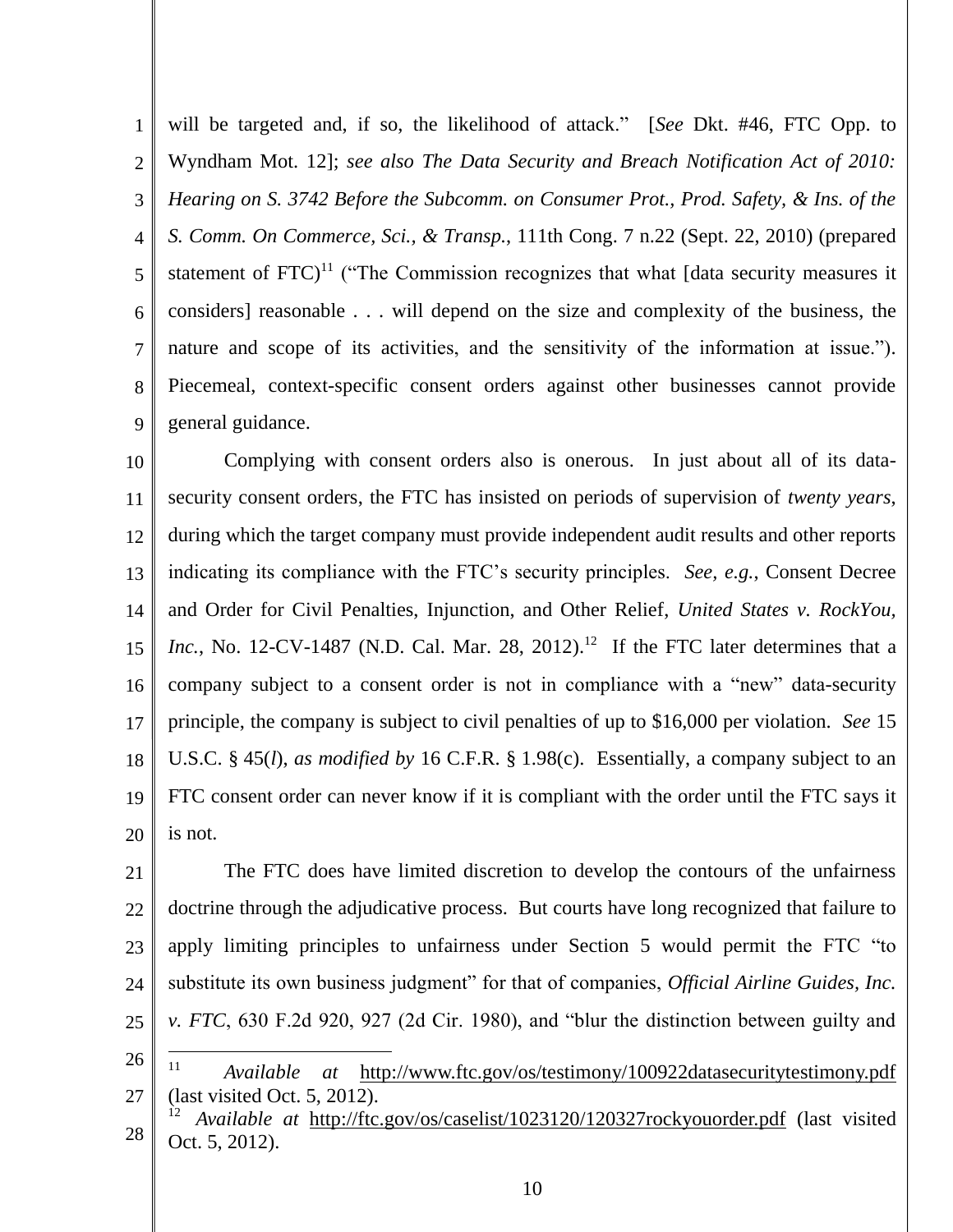1 2 3 4 5 6 7 8 9 10 innocent commercial behavior." *Boise Cascade Corp. v. FTC*, 637 F.2d, 573, 580-82 (9th Cir. 1980). Without well-defined standards for determining whether conduct is "unfair" under Section 5, "the door would be open to arbitrary or capricious administration of § 5," resulting in "a state of complete unpredictability." *E.I. du Pont de Nemours & Co. v. FTC*, 729 F.2d 128, 138-39 (2d Cir. 1984). And it is in this "state of complete unpredictability" that the FTC now operates with substantial, unchecked power, raising significant due process concerns. *See FCC v. FOX Television Stations*, 132 S. Ct. 2307, 2317 (2012) ("A fundamental principle in our legal system is that laws which regulate persons or entities must give fair notice of conduct that is forbidden or required.").

11 12 13 14 15 16 17 18 19 The Commission weakly addresses this legal requirement, claiming that its Section 5 data security enforcement against Wyndham "is not moving in a new direction" because it "has been investigating, testifying about, and providing public guidance on companies' data security obligations under the FTC Act for more than a decade." [Dkt. #46, FTC Opp. to Wyndham Mot. 13]. That argument implies that any administrative agency can exercise authority over a subject matter on its own accord simply by making public statements about it. That is not how it works. Administrative agencies are permitted to act only with, and within, the authorization of Congress. Importuning Congress to permit them to act is not the same.

20 21 22 23 24 25 26 27 28 The FTC's recent attempt to regulate by consent order likewise contradicts U.S. Supreme Court precedent and the FTC's own opinions. *See Altria Group, Inc. v. Good*, 555 U.S. 70, 89 n.13 (2008) (stating that an FTC "consent order is in any event only binding on the parties to the agreement"); *United States v. E. I. du Pont de Nemours & Co*., 366 U.S. 316, 330 n.12 (1961) ("The circumstances surrounding . . . negotiated [consent orders] are so different that they cannot be persuasively cited in a litigation context."); *In re Chrysler Corp.*, 87 F.T.C. 719, 742 n.12 (1976) (ALJ decision 1975, adopted as modified by full Commission 1976); *see also In re Trans Union Corp.*, 118 F.T.C. 821, 864 n.18 (1994) (noting that a "consent agreement [with one party] is binding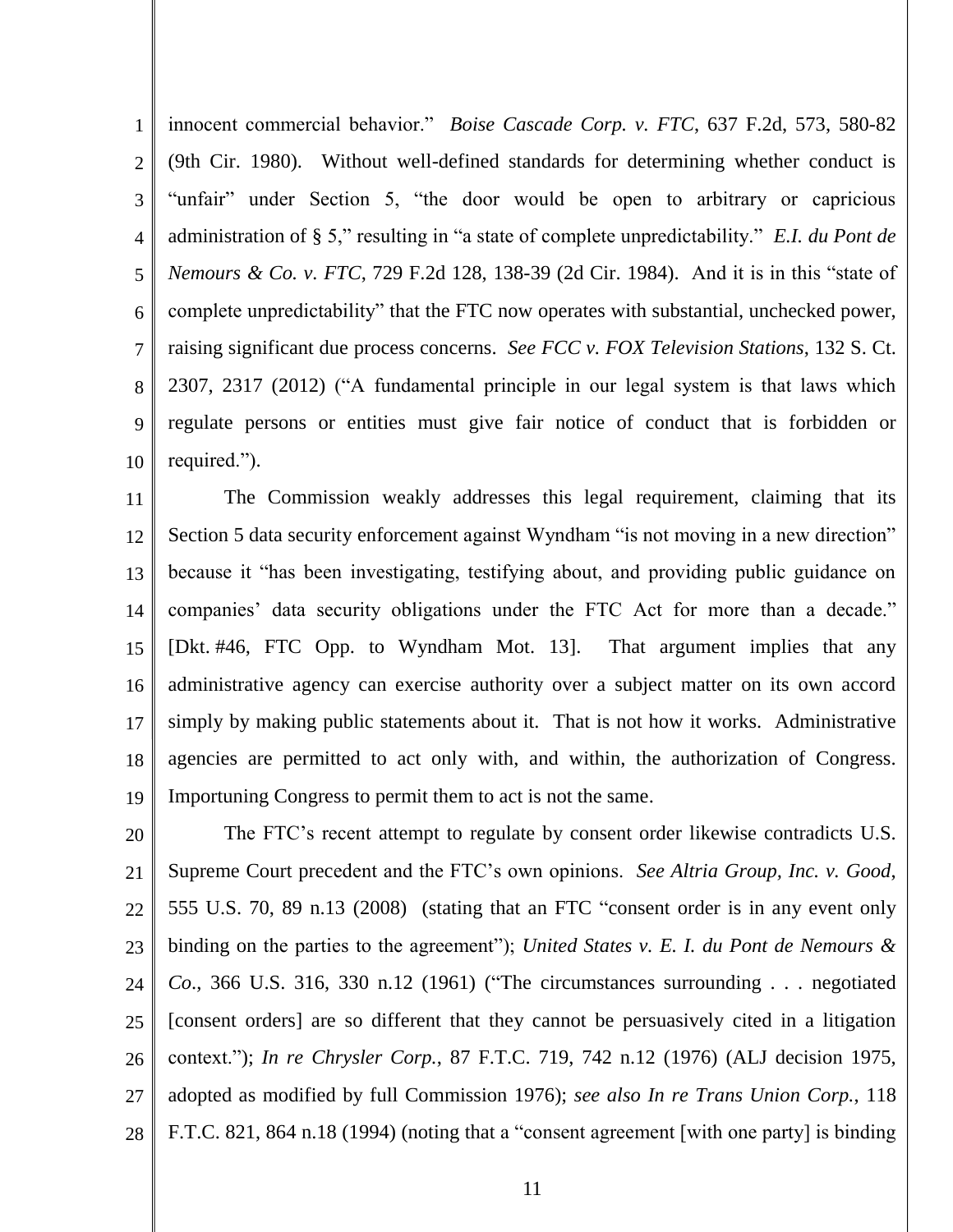1 2 3 4 5 6 7 8  $\mathbf Q$ 10 11 12 13 14 15 16 17 18 19 20 21 22 23 24 25 26 27 28 only between the Commission and [that party]"). Congress also emphasized the uniqueness of consent orders in its revision to the FTC Act by excluding them as precedent for "civil penalties." 15 U.S.C.  $\S$  45(m)(1)(B). It is thus inappropriate for the FTC to use consent orders to establish industry-wide standards. **III. DATA SECURITY POLICY CANNOT BE DEVELOPED THROUGH UNILATERAL PRONOUNCEMENT BY THE FTC, WITHOUT REGARD FOR THE LEGISLATIVE PROCESS.** Last year, the Commission entered into consent orders with three resellers of credit reports for allegedly "unreasonable" data security measures. *See* Press Release, FTC, *Credit Report Resellers Settle FTC Charges; Security Failures Allowed Hackers to Access Consumers' Personal Information* (Feb. 3, 2011). 13 These were the first-ever Section 5 data-security enforcement actions in which the FTC held a company responsible for its *users'* data-security failures. Four FTC Commissioners acknowledged that fact in a rare statement issued along with the consent orders: [W]e are also cognizant of the fact that these are the first cases in which the Commission has held resellers responsible for downstream data protection failures. Looking forward, the actions we announce today should put resellers – indeed, all of those in the chain of handling consumer data – on notice of the seriousness with which we view their legal obligations to proactively protect consumers' data. The Commission should use all of the tools at its disposal to protect consumers from the enormous risks posed by security breaches that may lead to identity theft. Revised Statement of Commissioner Brill, In Which Chairman Leibowitz and Commissioners Rosch and Ramirez Join, *In re Settlement One Credit Corp., ACRAnet, Inc., and Fajilan & Assocs.*, FTC File Nos. 082 3208, 098 3088, 092 3089 (Aug. 15,  $2011$ ).<sup>14</sup> This statement is emblematic of the FTC's "shoot first, ask questions later" adhoc approach to regulating data security, with the Commission admitting that it enforces standards against businesses *without any prior notice*. The FTC may have thought that it was being magnanimous to *future* businesses by informing them of the standard "[l]ooking forward"; in reality, it was holding the respondents in this case responsible to  $\overline{a}$ <sup>13</sup> *Available at* <http://www.ftc.gov/opa/2011/02/settlement.shtm> (last visited Oct. 5, 2012). <sup>14</sup> *Available at* [http://www.ftc.gov/os/2011/08/ 110819settlementonestatement.pdf](http://www.ftc.gov/os/2011/08/%20110819settlementonestatement.pdf) (last visited Oct. 5, 2012).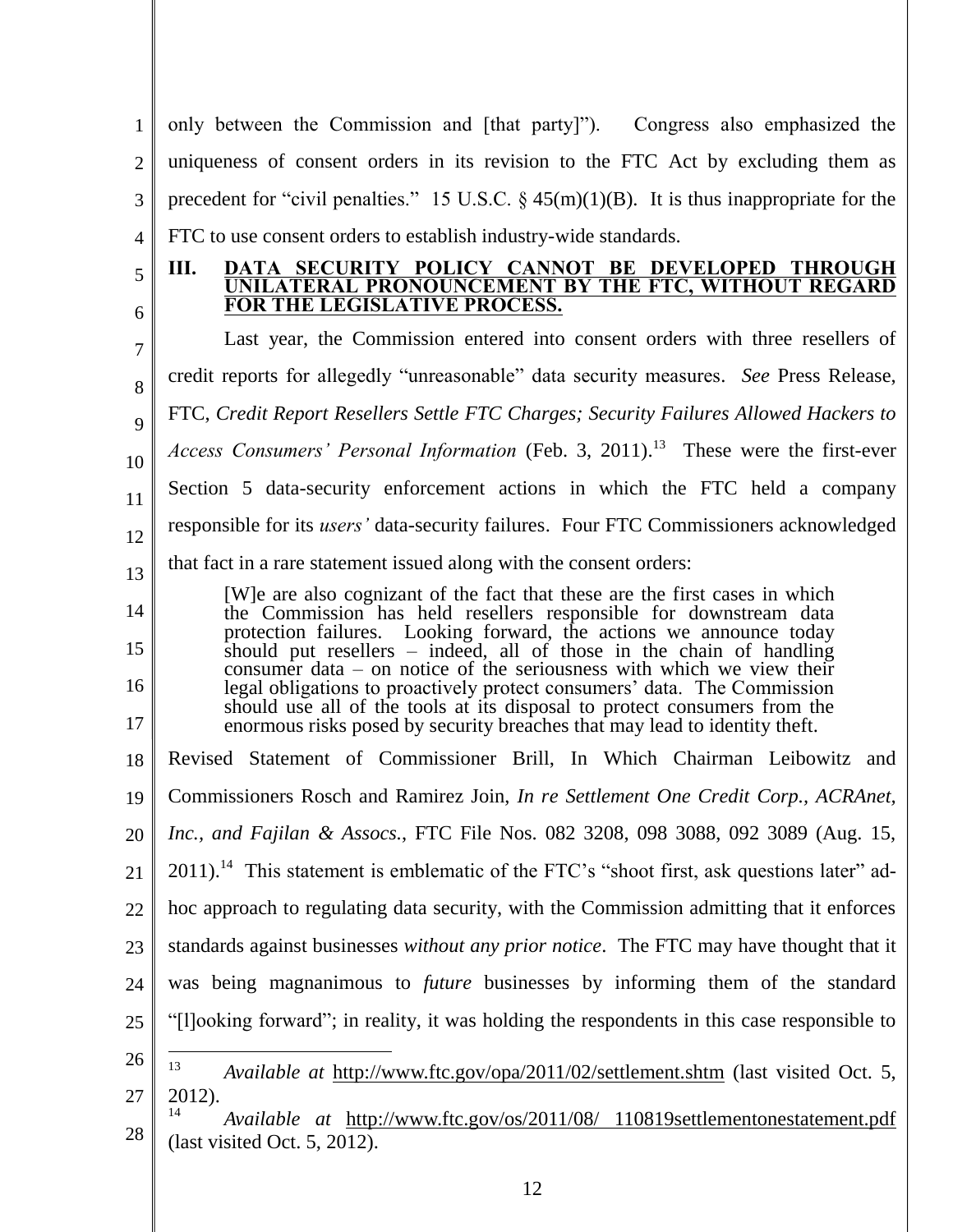1 2 a standard that they did not know existed. And that will happen each and every time the FTC enforces a new element of its evolving data-security policy.

3 4 5 6 7 8 9 10 11 12 13 14 15 16 17 18 19 20 21 22 23 There is, of course, a *right* way to establish consistent and transparent datasecurity standards: through a dialogue with all involved stakeholders, accomplished through democratically accountable means, not just by agency fiat. At the same time the Commission is wielding "all of the tools at its disposal" – and then some – to enforce its own data-security prerogatives against individual companies, policymakers, businesses, consumer advocacy groups, and other interested entities – including *amici* – are engaging in a serious debate over how to craft data security policy in the United States. The dialogue among these many groups, including the Chamber and the Commission, includes not only the protection of consumer information but also the overall functioning of the nation's digitally enabled critical infrastructures. *See generally* Joint Ass'n Letter to Senate Regarding Amendments to S. 3414 (July 27, 2012)<sup>15</sup> (advocating for delay in consideration of "vitally important" data security bill because "work is still needed as disagreement persists regarding certain provisions of a federal bill"); Cong. Res. Serv., *Federal Laws Relating to Cybersecurity: Discussion of Proposed Revisions* (June 29, 2012)<sup>16</sup> (analyzing proposed cybersecurity legislation); *FTC 2011 Data Security Testimony* (advocating for data security legislation). As Wyndham points out, a number of bills were introduced in Congress in 2011 and 2012, including bills that would have given the FTC rulemaking authority over general data security. None were enacted. [*See*  Dkt. #32, Wyndham Mot. 8-9]. Instead of focusing its policy efforts on Congress, however, the FTC has engaged in backdoor rulemaking through its consent orders without having to answer to Congress or the courts.

- 24
- 25

- 27 [letters/Joint%20Association%20Letter%20re%20Amdts%20to%20S%203414.pdf](http://www.uschamber.com/sites/default/files/hill-letters/Joint%20Association%20Letter%20re%20Amdts%20to%20S%203414.pdf) (last visited Oct. 5, 2012).
- 28 Available at <https://www.fas.org/sgp/crs/natsec/R42114.pdf> (last visited Oct. 5, 2012).

<sup>26</sup> <sup>15</sup> *Available at* [http://www.uschamber.com/sites/default/files/hill-](http://www.uschamber.com/sites/default/files/hill-letters/Joint%20Association%20Letter%20re%20Amdts%20to%20S%203414.pdf)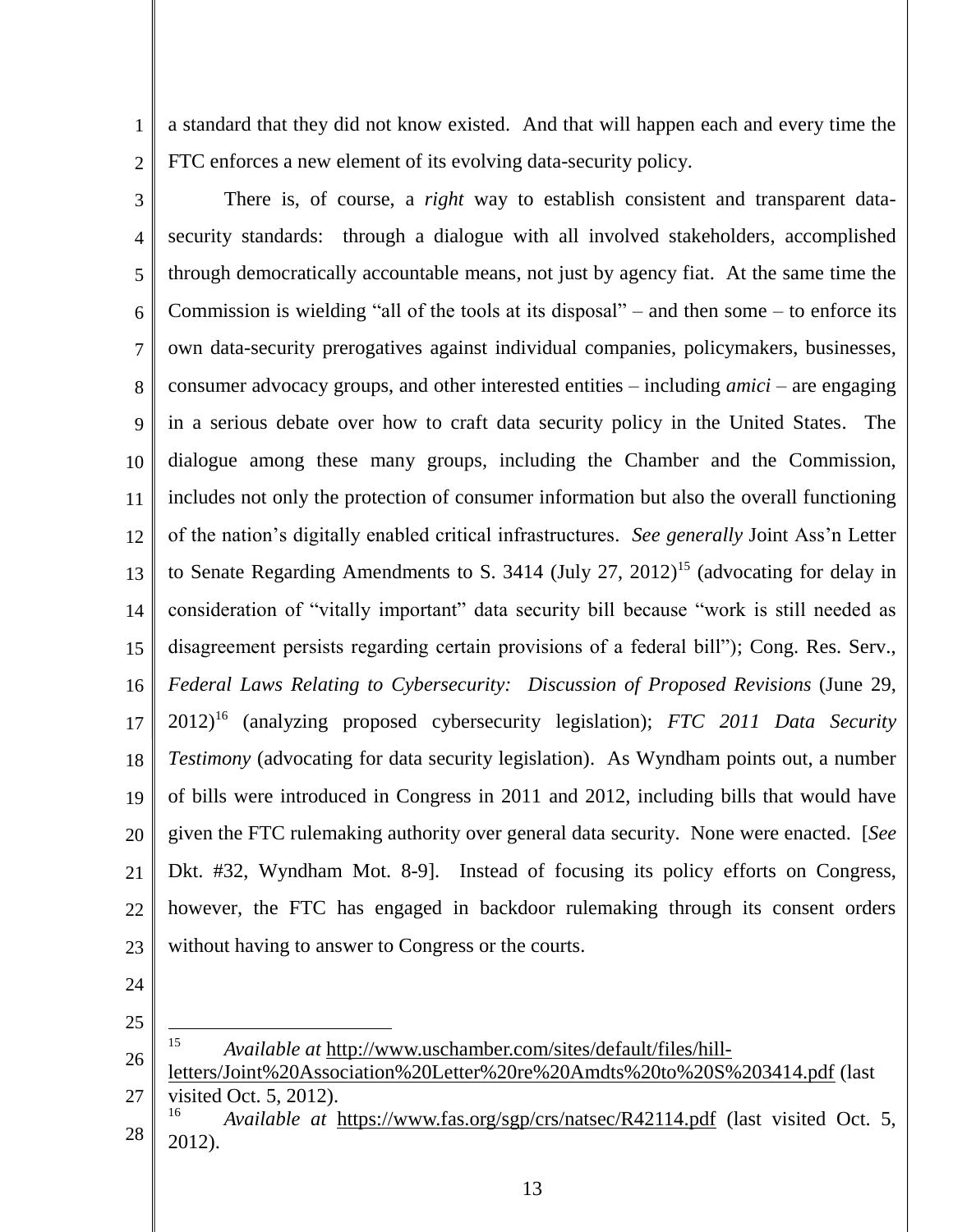1 2 3 4 5 6 7 8 9 10 11 12 13 14 15 16 17 The FTC failed to effectuate its policy goals through Section 18 rulemaking. Under Section 18 of the FTC Act, the Commission is authorized to prescribe "rules which define with specificity acts or practices which are unfair" in violation of Section 5. 15 U.S.C. § 57a. By Congressional design, this rulemaking authority is more burdensome on the FTC than rulemaking authority normally provided to administrative agencies under the APA; among other restrictions, for example, the statute permits interested parties to cross-examine witnesses. But the FTC has *never attempted to issue data-security rules in this manner*. Instead, the Commission has eschewed this rulemaking procedure as too cumbersome to promulgate data-security rules, instead advocating for less-burdensome rulemaking authority under the APA. *See FTC 2011 Data Security Testimony* at 11 (supporting provision in draft legislation granting APA rulemaking authority to FTC in lieu of Section 18 rulemaking authority because "effective consumer protection requires that the Commission be able to promulgate these rules in a more timely and efficient manner"). Issuing prescriptive data-security requirements outside of the context of these established rulemaking procedures further demonstrates that the FTC is not interested in pursuing constitutionally and legislatively required channels, in line with how it proceeded over thirty years ago.

18 19 20 21 22 23 By sidestepping both the legislative and authorized administrative methods for advancing its policy goals, the FTC is in violation of its Congressional mandate. Instead of respecting the legislative process and the proper means for seeking and receiving express authority to regulate in the general data-security space, the FTC, much as it did in the late 1970s, has breached the boundaries of its Section 5 unfairness authority by engaging improperly in *ultra vires* regulation by consent order.

24

25 26 27 28 *Amici* acknowledge the importance of data security and, more broadly, cybersecurity, in today's digitally connected world. Businesses have every incentive to move to protect their digital assets in this dynamic technological environment. And government has an important role to play as well, both in protecting governmental

\* \* \*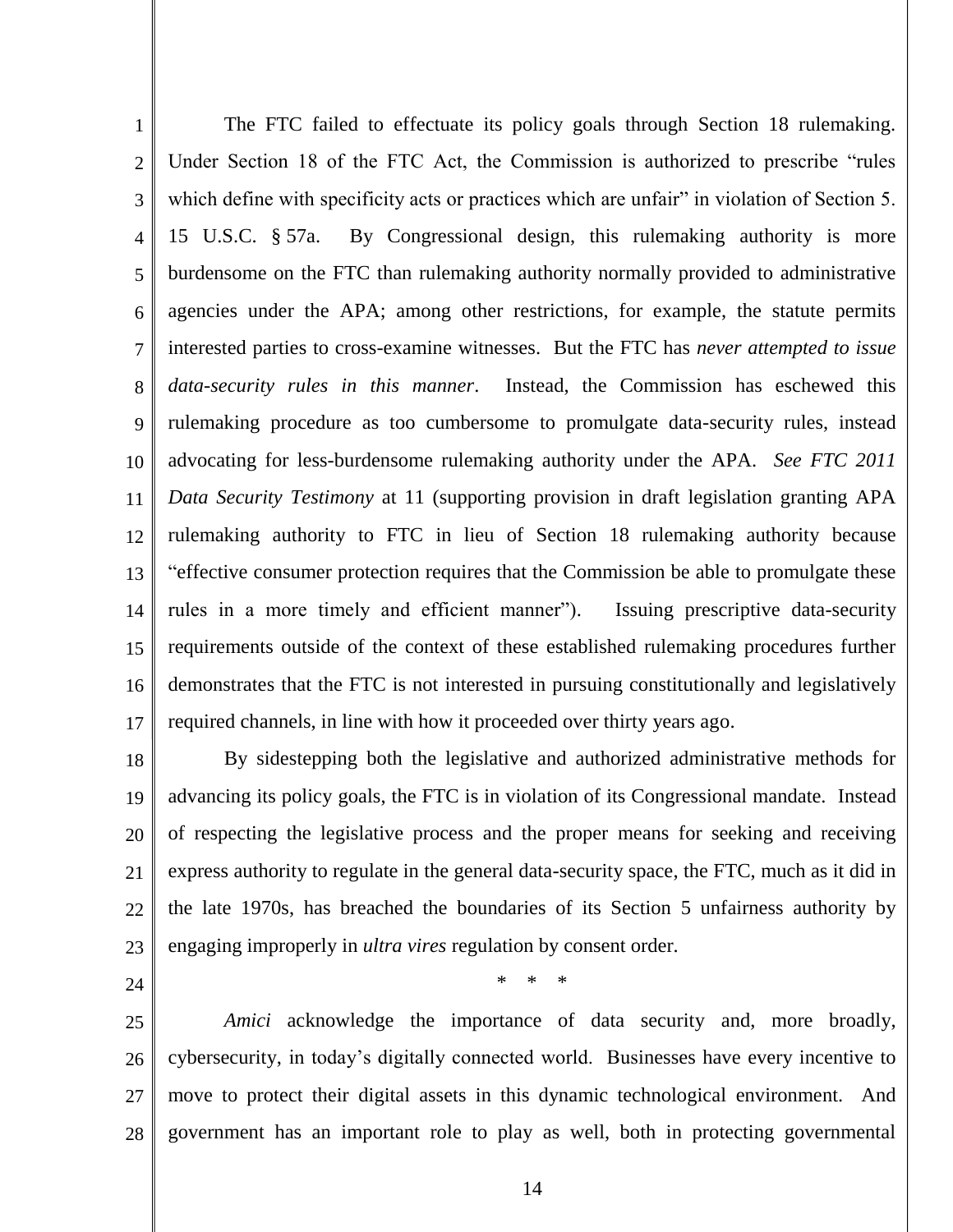| 1  | operation and in partnering with industry to provide fair, transparent, and consistent legal |
|----|----------------------------------------------------------------------------------------------|
| 2  | frameworks that companies can efficiently assess and apply in a rapidly changing             |
| 3  | environment.                                                                                 |
| 4  | The FTC historically has had an important, statutorily mandated role to play in              |
| 5  | protecting consumers. But its attempt to expand its current unfairness enforcement           |
| 6  | power to the technically complex and dynamic risk-management practices of businesses         |
| 7  | in almost every sector has stretched its statutory authority beyond the breaking point.      |
| 8  | <b>CONCLUSION</b>                                                                            |
| 9  | For these reasons, and for those stated in Wyndham's Motion to Dismiss, the                  |
| 10 | Motion should be granted.                                                                    |
| 11 | RESPECTFULLY SUBMITTED this 5th day of October, 2012.                                        |
| 12 | THE CAVANAGH LAW FIRM, P.A.                                                                  |
| 13 | By: s/David A. Selden                                                                        |
| 14 | David A. Selden<br>1850 North Central Avenue, Suite 2400                                     |
| 15 | Phoenix, AZ 85004<br>dselden@cavanaghlaw.com                                                 |
| 16 | Phone: (602) 322-4009<br>Fax: (602) 322-4101                                                 |
| 17 | <b>Attorneys for Amici Curiae</b>                                                            |
| 18 | <b>Of Counsel:</b>                                                                           |
| 19 | Catherine E. Stetson<br>J. Robert Robertson                                                  |
| 20 | Harriet P. Pearson<br>Bret S. Cohen                                                          |
| 21 | Hogan Lovells US LLP<br>555 Thirteenth Street, N.W.                                          |
| 22 | Washington, D.C. 20004<br>cate.stetson@hoganlovells.com                                      |
| 23 | <u>robby.robertson@hoganlovells.com</u><br>harriet.pearson@hoganlovells.com                  |
| 24 | <u>bret.cohen@hoganlovells.com</u><br>Phone: $(202)$ 637-5600                                |
| 25 | Fax: (202) 637-5910<br>Counsel for Amici Curiae                                              |
| 26 |                                                                                              |
| 27 |                                                                                              |
| 28 |                                                                                              |
|    |                                                                                              |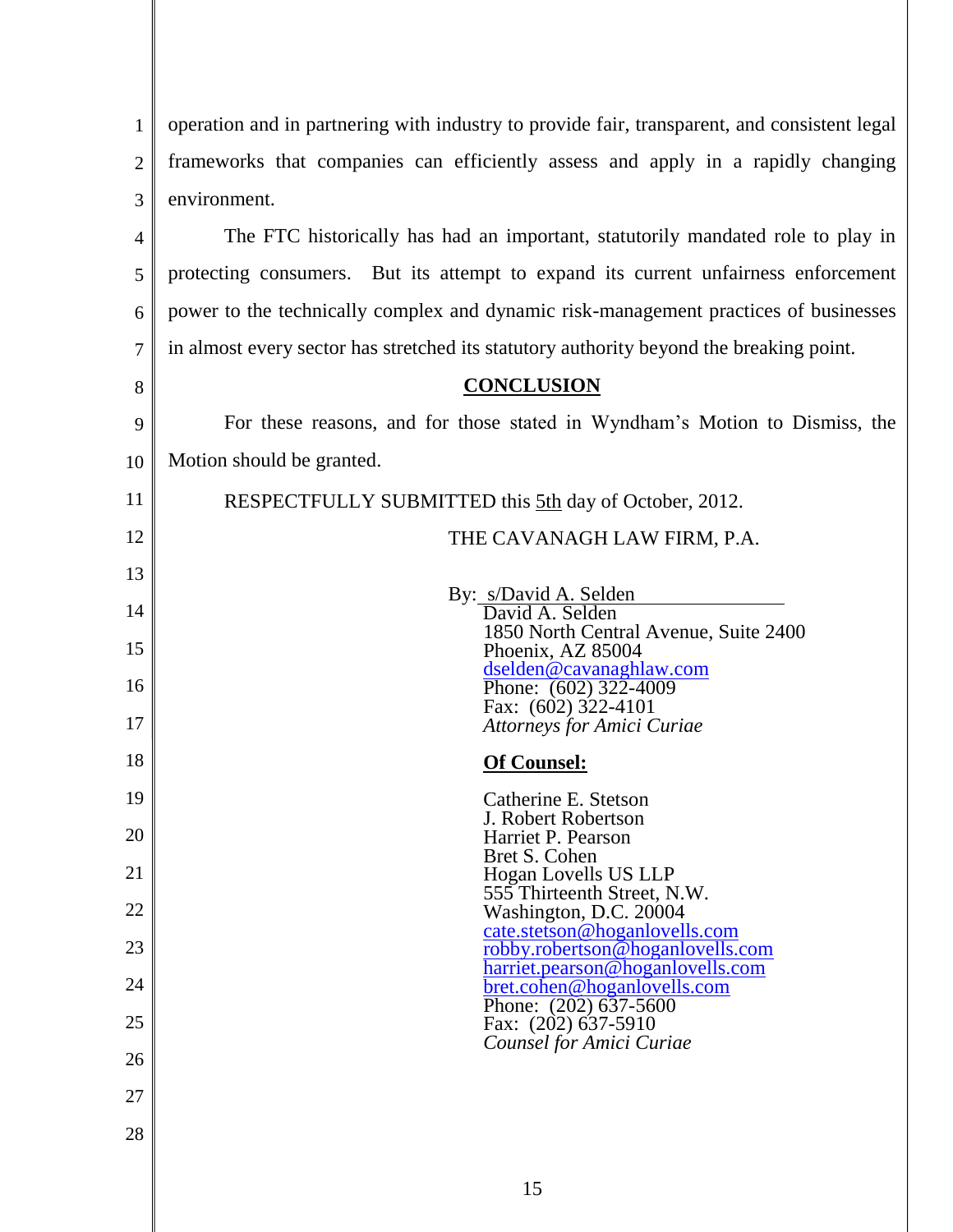| 1<br>$\overline{2}$ | Robin S. Conrad<br>Sheldon Gilbert<br>Chamber of Commerce of the<br><b>United States of America</b> |
|---------------------|-----------------------------------------------------------------------------------------------------|
| 3                   | 1615 H Street, N.W.<br>Washington, D.C. 20062                                                       |
| 4                   | RConrad@USChamber.com<br>SGilbert@USChamber.com                                                     |
| 5                   | Phone: (202) 463-5337<br>Fax: (202) 463-5346                                                        |
| 6                   | Counsel for Amicus Curiae Chamber of<br>Commerce of the United States of America                    |
| 7                   | Deborah R. White                                                                                    |
| 8                   | <b>Retail Litigation Center</b><br>1700 N. Moore Street, Suite 2250<br>Arlington, VA 22209          |
| 9                   | deborah.white@rila.org<br>Phone: $(703)$ 600-2067                                                   |
| 10                  | Fax: (703) 841-1184<br><b>Counsel for Amicus Curiae Retail Litigation</b>                           |
| 11                  | Center                                                                                              |
| 12                  | <b>Banks Brown</b><br>McDermott Will & Emery LLP                                                    |
| 13                  | 340 Madison Ave.<br>New York, NY 10713                                                              |
| 14                  | Phone: (212) 547-5488<br>Fax: (646) 383-6105                                                        |
| 15                  | Counsel for Amicus Curiae American Hotel &<br><b>Lodging Association</b>                            |
| 16                  |                                                                                                     |
| 17                  |                                                                                                     |
| 18                  |                                                                                                     |
| 19                  |                                                                                                     |
| 20                  |                                                                                                     |
| 21                  |                                                                                                     |
| 22                  |                                                                                                     |
| 23                  |                                                                                                     |
| 24                  |                                                                                                     |
| 25                  |                                                                                                     |
| 26                  |                                                                                                     |
| 27                  |                                                                                                     |
| 28                  |                                                                                                     |
|                     |                                                                                                     |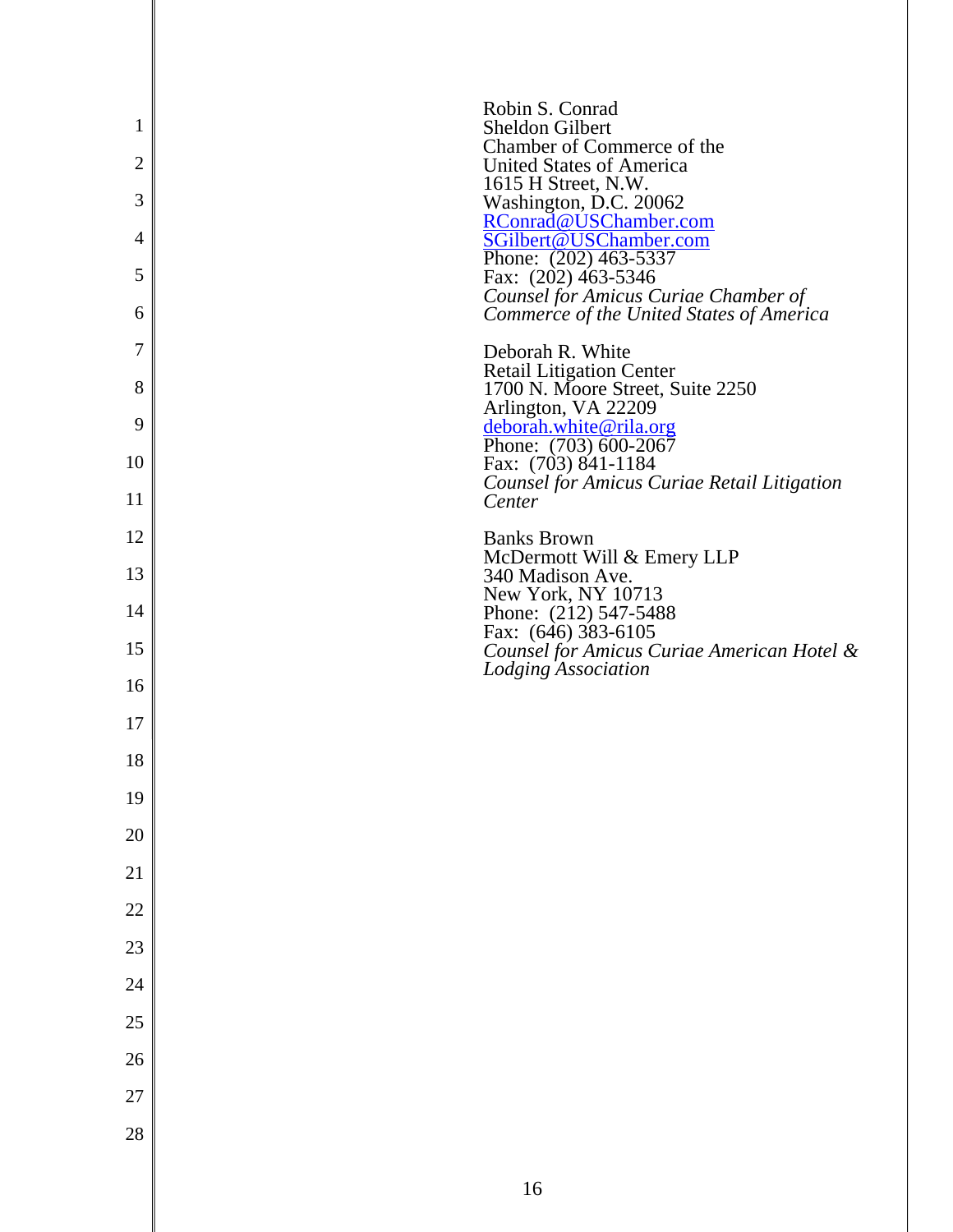|                | <b>CERTIFICATE OF SERVICE</b>                                                          |
|----------------|----------------------------------------------------------------------------------------|
| $\mathbf{1}$   | I hereby certify that on October 5, 2012, I electronically transmitted the attached    |
| 2              |                                                                                        |
| 3              | document to the Clerk's Office using the CM/ECF System for filing and transmittal of a |
| $\overline{4}$ | Notice of Electronic Filing to the following CM/ECF registrants:                       |
| 5              | Andrea Vanina Arias<br>aarias@ftc.gov                                                  |
| 6              | John Andrew Krebs                                                                      |
| 7              | jkrebs@ftc.gov<br>Jonathan Eli Zimmerman                                               |
| 8              | jzimmerman1@ftc.gov<br>Katherine E. McCarron                                           |
| 9              | kmccarron@ftc.gov<br>Kevin H. Moriarty                                                 |
| 10             | kmoriarty@ftc.gov<br><b>Kristin Krause Cohen</b>                                       |
| 11             | kcohen@ftc.gov<br>Lisa Naomi Weintraub Schifferle                                      |
| 12             | lschifferle@ftc.gov<br>Federal Trade Commission - Washington, DC                       |
|                | 600 Pennsylvania Ave. NW<br>Washington, DC 20580                                       |
| 13             | <b>Attorneys for Plaintiff</b>                                                         |
| 14             | David B. Rosenbaum                                                                     |
| 15             | drosenbaum@omlaw.com<br>Anne M. Chapman                                                |
| 16             | achapman@omlaw.com<br>Osborn Maledon, P.A.                                             |
| 17             | 2929 North Central Avenue, Suite 2100<br>Phoenix, Arizona 85012-2794                   |
| 18             | <b>Attorneys for Defendants</b>                                                        |
| 19             | Eugene F. Assaf, P.C. ( <i>Pro Hac Vice</i> )<br>eugene.assaf@kirkland.com             |
| 20             | K. Winn Allen, 1000590 (Pro Hac Vice)<br>winn.allen@kirkland.com                       |
| 21             | Kirkland & Ellis LLP                                                                   |
| 22             | 655 Fifteenth Street, N.W.<br>Washington, D.C. 20005                                   |
| 23             | <b>Attorneys for Defendants</b>                                                        |
| 24             | Douglas H. Meal ( <i>Pro Hac Vice</i> )<br>douglas.meal@ropesgray.com                  |
| 25             | Ropes & Gray, LLP<br><b>Prudential Tower</b>                                           |
| 26             | 800 Boylston Street<br>Boston, MA 02199-3600                                           |
| 27             | <b>Attorneys for Defendants</b>                                                        |
| 28             | s/Michele Maul                                                                         |
|                |                                                                                        |
|                |                                                                                        |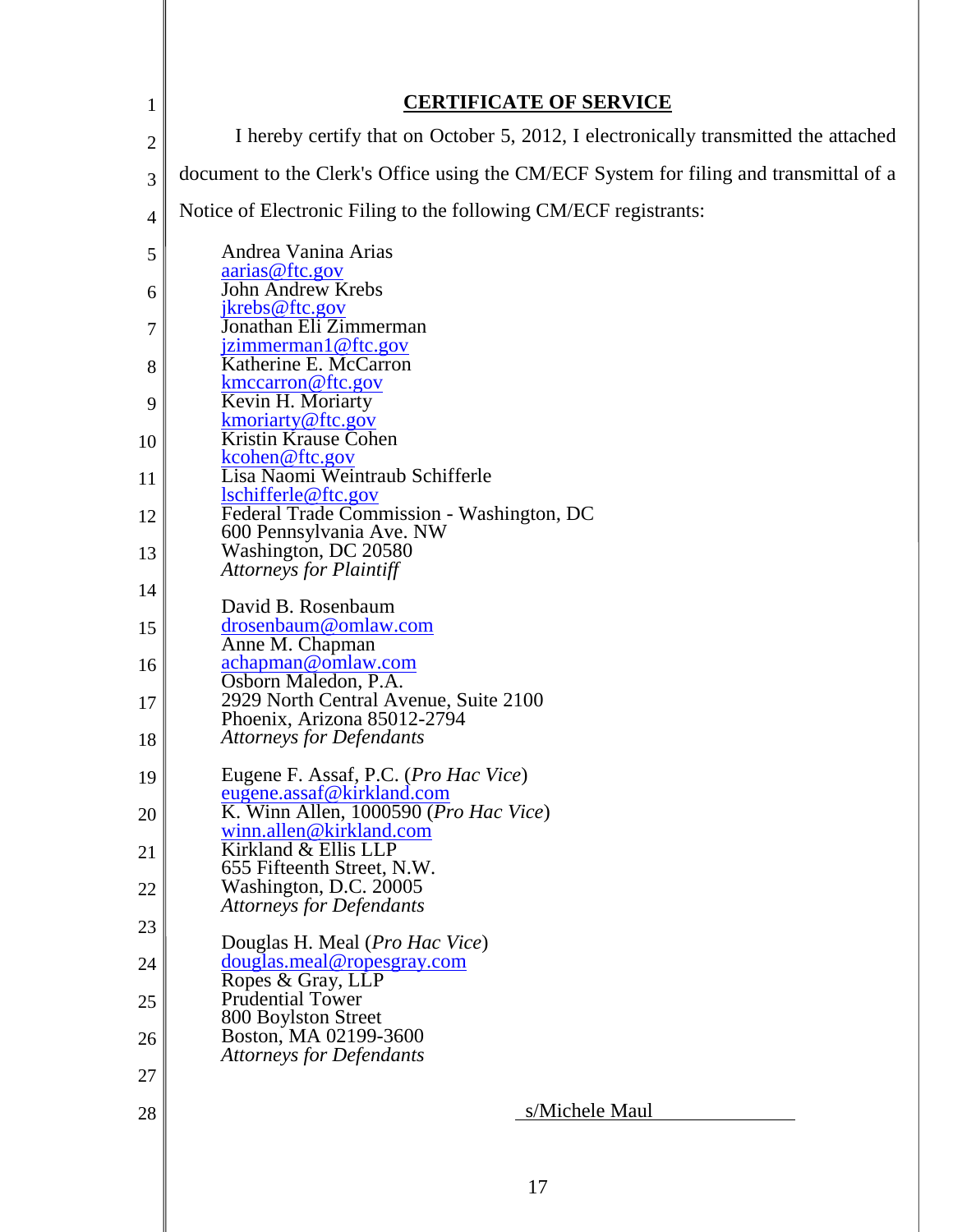## **Lodged Proposed Document**

2:12-cv-01365-PGR Federal Trade Commission v. Wyndham Worldwide Corporation et al

PROTO,STD

#### **U.S. District Court**

#### **DISTRICT OF ARIZONA**

## **Notice of Electronic Filing**

The following transaction was entered by Selden, David on 10/5/2012 at 7:47 PM MST and filed on 10/5/2012 **Case Name:** Federal Trade Commission v. Wyndham Worldwide Corporation et al **Case Number:** 2:12-cv-01365-PGR **Filer:** Chamber of Commerce of the United States **Document Number:** 58

#### **Docket Text: LODGED Proposed BRIEF AMICI CURIAE re: [32] MOTION to Dismiss Case . Document to be filed by Clerk if Motion to Leave to File or Amend is granted. Filed by Chamber of Commerce of the United States. (Selden, David)**

#### **2:12-cv-01365-PGR Notice has been electronically mailed to:**

- Andrea Vanina Arias aarias@ftc.gov, damodeo@ftc.gov
- Anne Michelle Chapman achapman@omlaw.com, jgreenwood@omlaw.com
- David A Selden dselden@cavanaghlaw.com, mmaul@cavanaghlaw.com
- David B Rosenbaum drosenbaum@omlaw.com, kdourlein@omlaw.com
- Douglas Harlan Meal douglas.meal@ropesgray.com, CourtAlert@ropesgray.com, nancy.loubier@ropesgray.com
- Eugene F Assaf eugene.assaf@kirkland.com
- Heather Zachary Heather.Zachary@wilmerhale.com
- John Andrew Krebs ikrebs@ftc.gov
- Jonathan Cedarbaum jonathan.cedarbaum@wilmerhale.com
- Jonathan Eli Zimmerman jzimmerman1@ftc.gov
- K Winn Allen winn.allen@kirkland.com